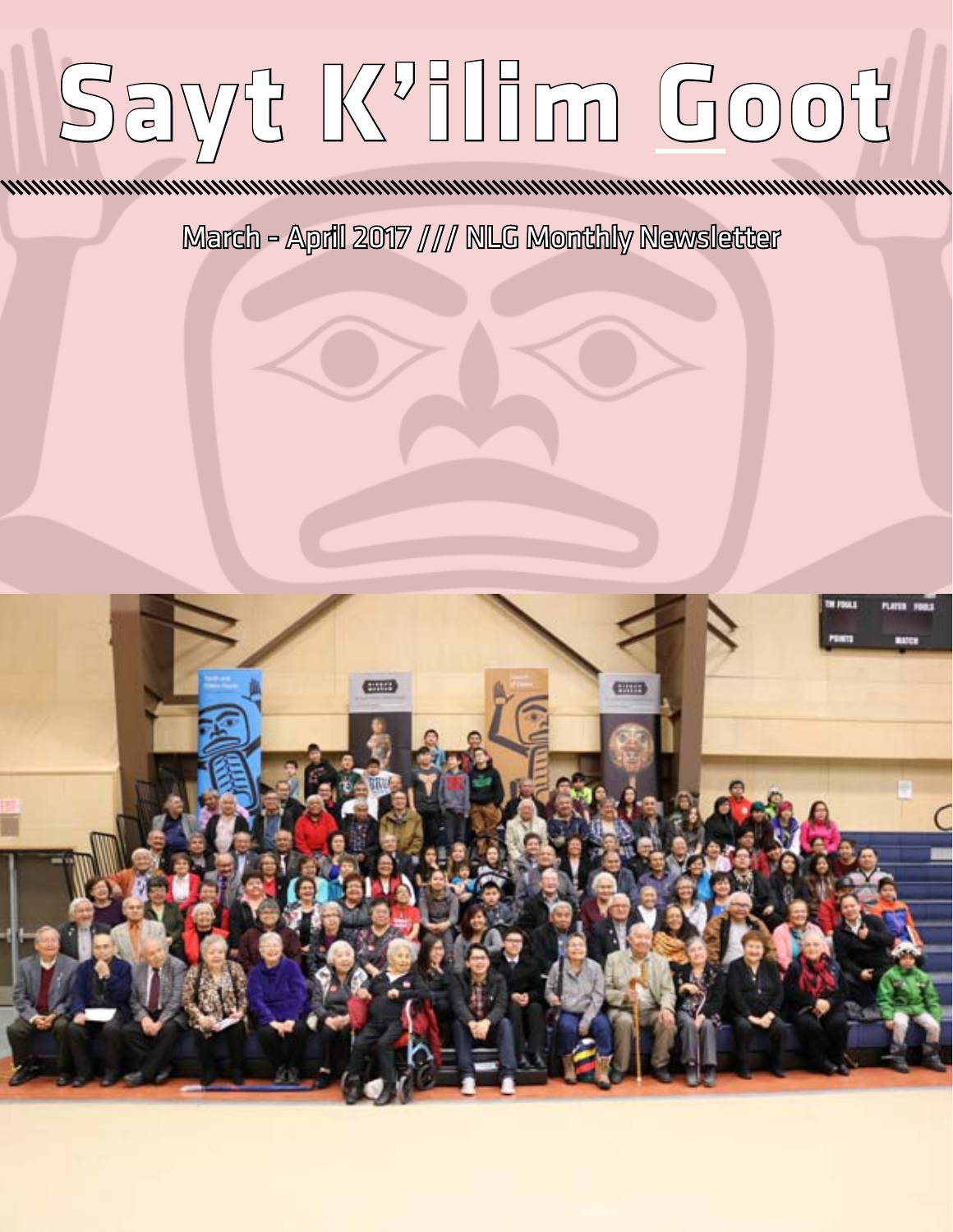### **What's Inside**

#### *president 's message 3*

*Nisga'a settlement trust: nisga'a museum contribution 4*

*Nisga'a lisims government recognizes administrative professionals day 5*

*job and training fair in gitwinksihlkw 6*

#### *2017 nisga'a elders & youth forum 'Bridging the generations' a Huge success 7*

*NVHA Family Conference 2017 a success 8*

*provincial election bc voting opportunities in the*  **NASS VALLEY** 

*updated cultur al calendar avail able on website 9*

*EMERGENCY PREPAREDNESS & HEALTH & SAFETY WEEK 10* 

*international women's day 11*

*lukw 'il a a m k aisha woods 12*

*te anna ducharme gives testimony before the house of commons Committee 12*

*GREENVILLE TIMBERWOLVES 17&U GIRLS WIN THE Championship at the jr. ANBT 13* 

*kristy innes going to the Indigenous g a mes in june 14*

*halibut and pr awn licence and quota inform ation appplic ation to le ase 15*

| <b>EMPLOYMENT OPPORTUNITIES</b> | 16-18 |
|---------------------------------|-------|
|                                 |       |

*nlg march 2017 executive resolutions 19-21*

*NLG March 2017 WSN Resolutions 22*

*NLG April 2017 Executive Resolutions 23*







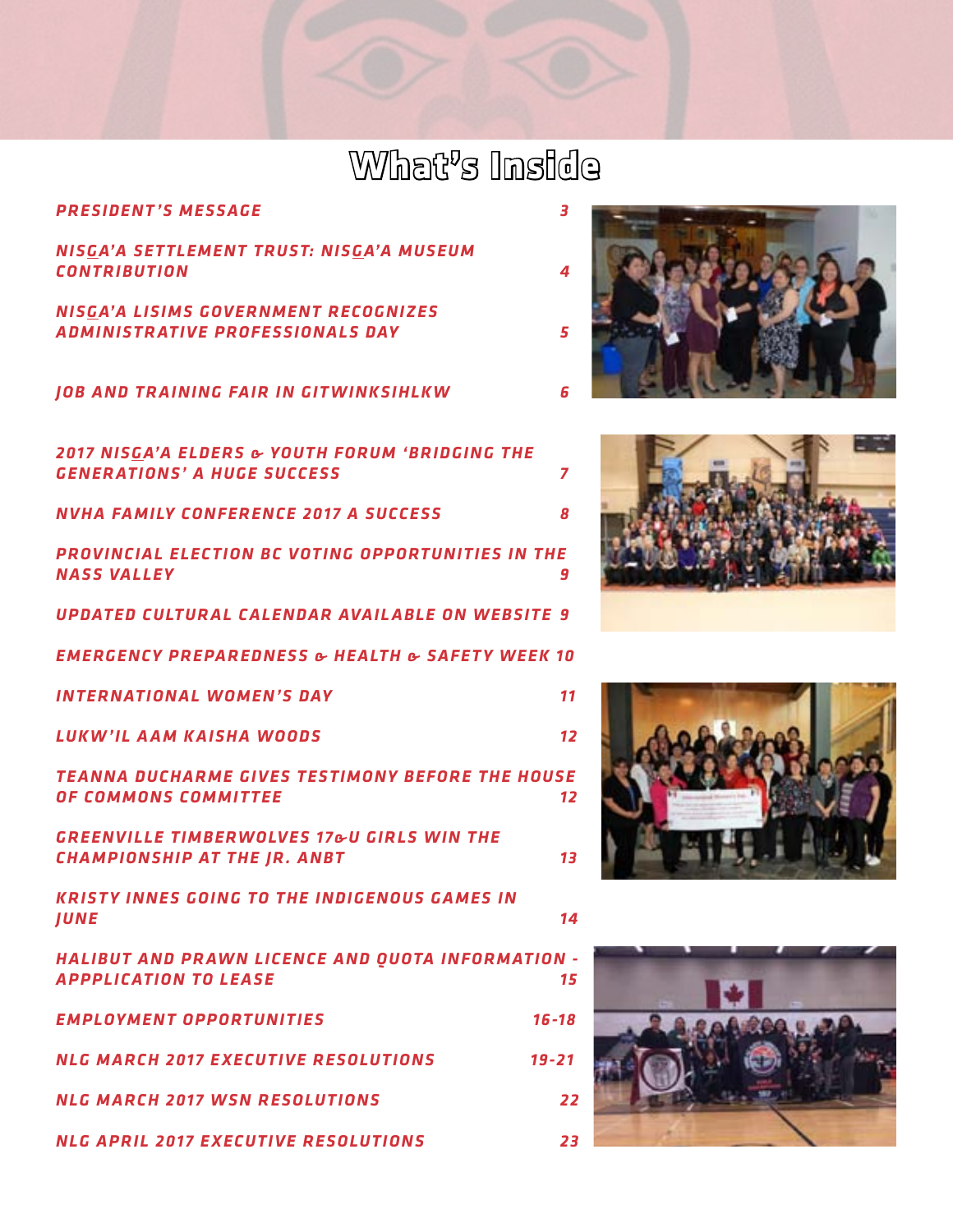# **President's Message**



Hasagay' ni dim k'ax ksi-magahl wilaa hihl goodiy' as n'isim'

On behalf of Nisga'a Lisims Government and the Executive, I would like to take this time to extend our condolences to the grieving families within the Nisga'a Nation, our thoughts and prayers are with you at this time.

As you may know, March and April of 2017 turned out to be a great one for NLG staff and the Nisga'a People in moving forward together. Frontline workers put forth great effort to bring you the 2017 Youth & Elders Conference. This conference has given NLG an opportunity to work directly with the Nisga'a People and as a result, we now have an advantage and a clear direction to aim towards revitalization and restoration of the Nisga'a Language, Culture, and Traditional Practices. There is still a lot of work to do in this area. It is only with the help of all the Nisga'a People, we will make this happen.

As for the April event, Nisga'a Valley Health Authority partnered with NLG, NCFS, and many other entities to bring you the 2017 Family Conference. The frontline workers facilitated many modern and up to date workshops and presentations gathered from stats and great research. In doing so, they incorporated traditional and cultural practices right into health on a whole new level bringing forth their absolute best and will only continue to make deep impact for the People. True Saksgum Gandidils.

As you may have seen, there has been a lot of young Nisga'a ambassadors making headlines, traveling the world, representing colors in sports tournaments, and leading healthy lifestyles. Keep up the great work, train hard, we will continue to stand behind you in all that you do, and be sure to bring your story home to inspire the upcoming generations.

Si'aamhl wilsim!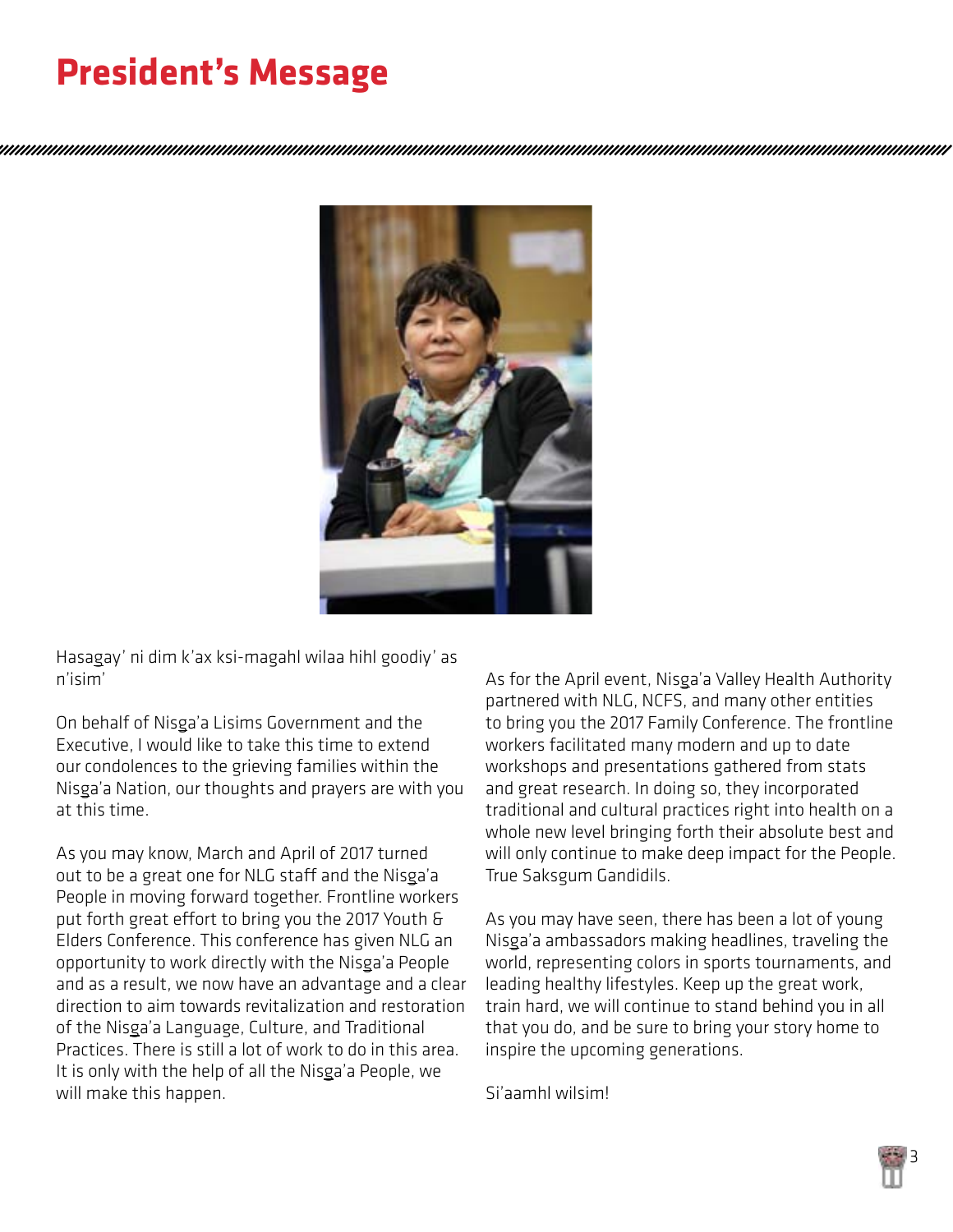### **Nisga'a Settlement Trust: Nisga'a Museum Contribution**



"In recognition of the enduring partnership with the Nisga'a Nation and RBC Wealth Management Estate & Trust Services (Royal Trust) as the appointed Trustee of the Nisga'a Settlement Trust, we are honoured to provide a \$20,000.00 contribution in support of future achievements by the Nisga'a Museum - Hli Goothl Wilp-Adokshl Nisga'a. As Trustee, we acknowledge the importance of the museum as a treasury of Nisga'a culture which is central to the power and spirit of the modern self-governing Nisga'a Nation. With sincere gratitude – Leanne Kaufman, RBC Wealth Management Estate & Trust Services "

"It is with great appreciation that we receive the \$20,000.00 contribution to Hli Goothl Wilp-Adokshl Nisga'a (The Heart of the Nisga'a House Crests) the Nisga'a Museum. The museum houses priceless artifacts that reflect the rich culture of the Nisga'a; therefore we welcome the gift from Aboriginal Trust Services of Royal Trust Corporation of Canada to assist the Nisga'a Museum with its strategic initiatives." Corinne McKay, Secretary Treasurer.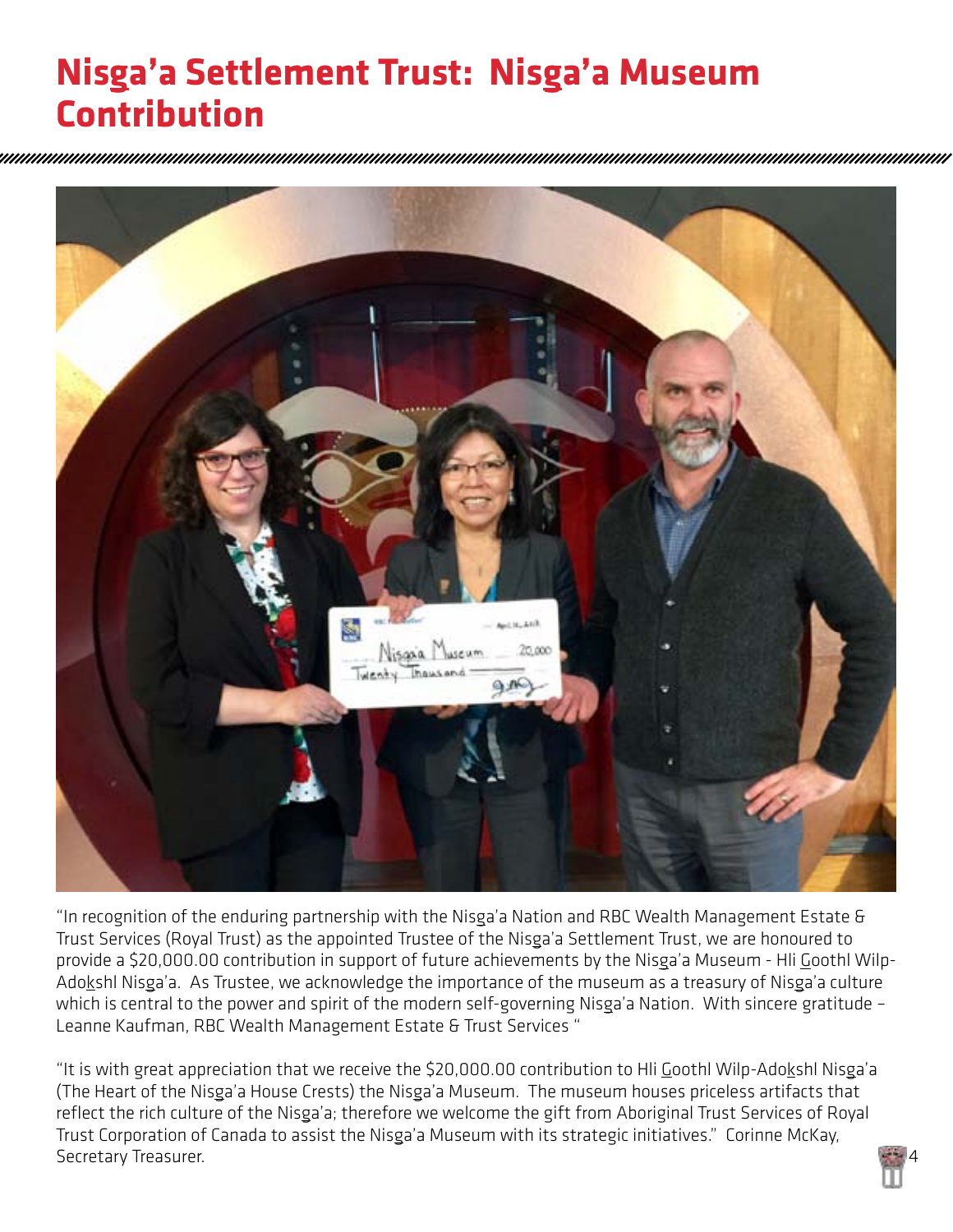## **Nisga'a Lisims Government recoginizes Administrative Professionals Day**



On April 26, 2017 the Nisga'a Lisims Government recognized it's Administrative Assistants, Clerks and Receptionists for the national Administrative Professional's Day.

The CEO and Human Resources Director emphasized on how these support staff play an important role within the organization. The success of the organization is assisted by the administrative professionals.

The Nisga'a Lisims Government commends the effort and hard work of all administrative professionals within the national office, village government offices and other Nisga'a organization offices. Si'aamhl wilin!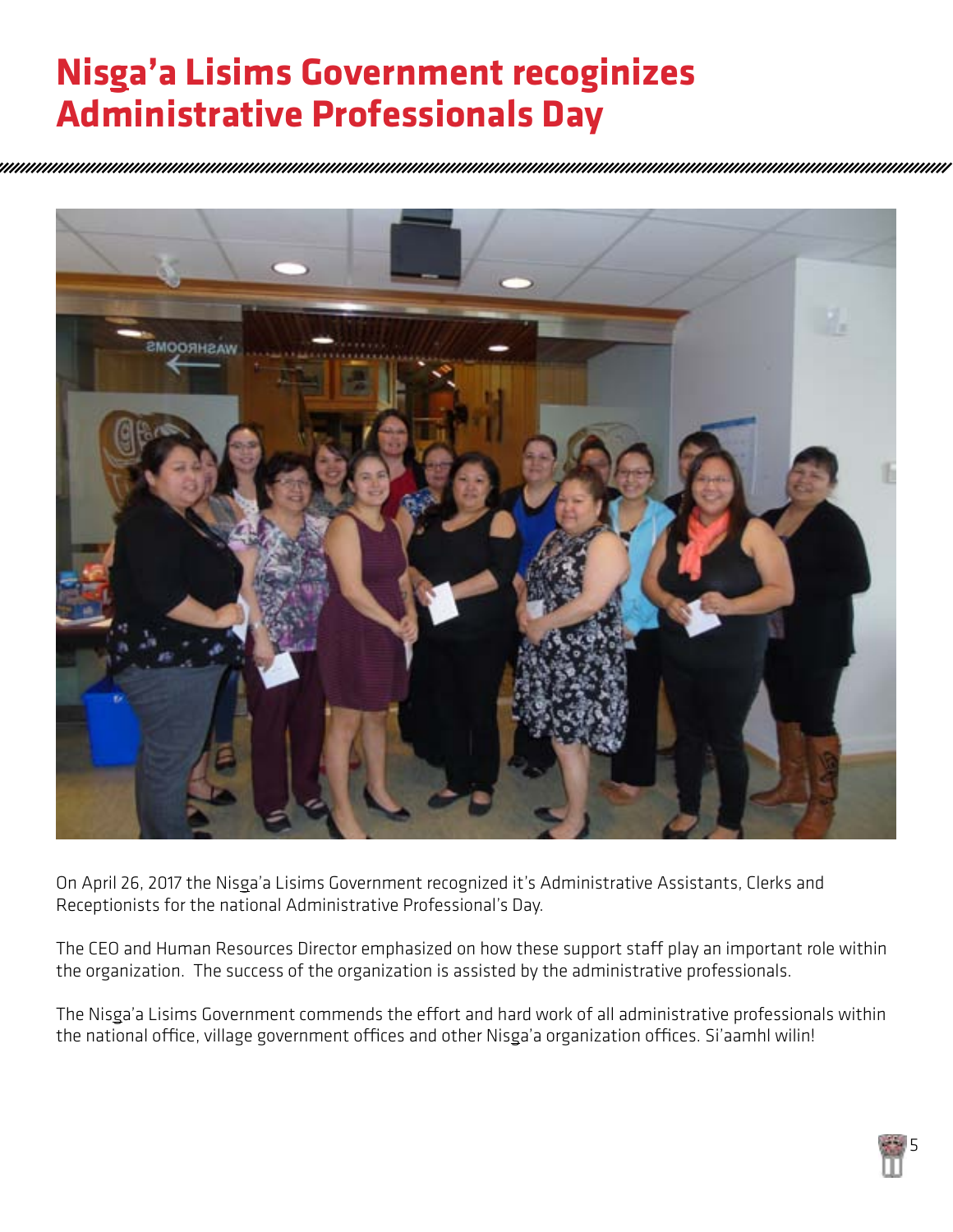# **Job and Training Fair in Gitwinksihlkw**



The Nisga'a Village of Gitwinksihlkw/Nisga'a Pathways to Employment and New Relationship Trust teamed up to deliver this one day event to the citizens of the Nass valley in order for them to explore options of training. Work BC was in attendance and they were exploring options of employment with people who brought resumes. The event was a success and we are looking to make it an annual event.

Rochelle Moore, Employment Readiness Coordinator of Gitwinksihlkw Village Government says "we had more than 100 people come to the job and training fair and vendors included : Hecate straight, New Relationship Trust, Northwest community college(NWCC), Kitimat Valley Institute (KVI), Northwest training &Work BC, Skeena Technical School, Transformations, Nisga'a Employment Skills and Training (NEST), Castle Resourcesmining exploration, Nisga'a Economic Development, Kleanza consulting, Tricorp, Terrace District Community Service Society (TDCSS), Kermode Friendship society, University of Northern British Columbia (UNBC), and Metis association."

The Nisga'a Nation recognizes these intiatives as being a positive step for Nisga'a citizens and encourages all to participate and attend these public functions to possibly spike interest in career paths.

Si'aamhl wilin to all those Nisga'a Citizens that attended!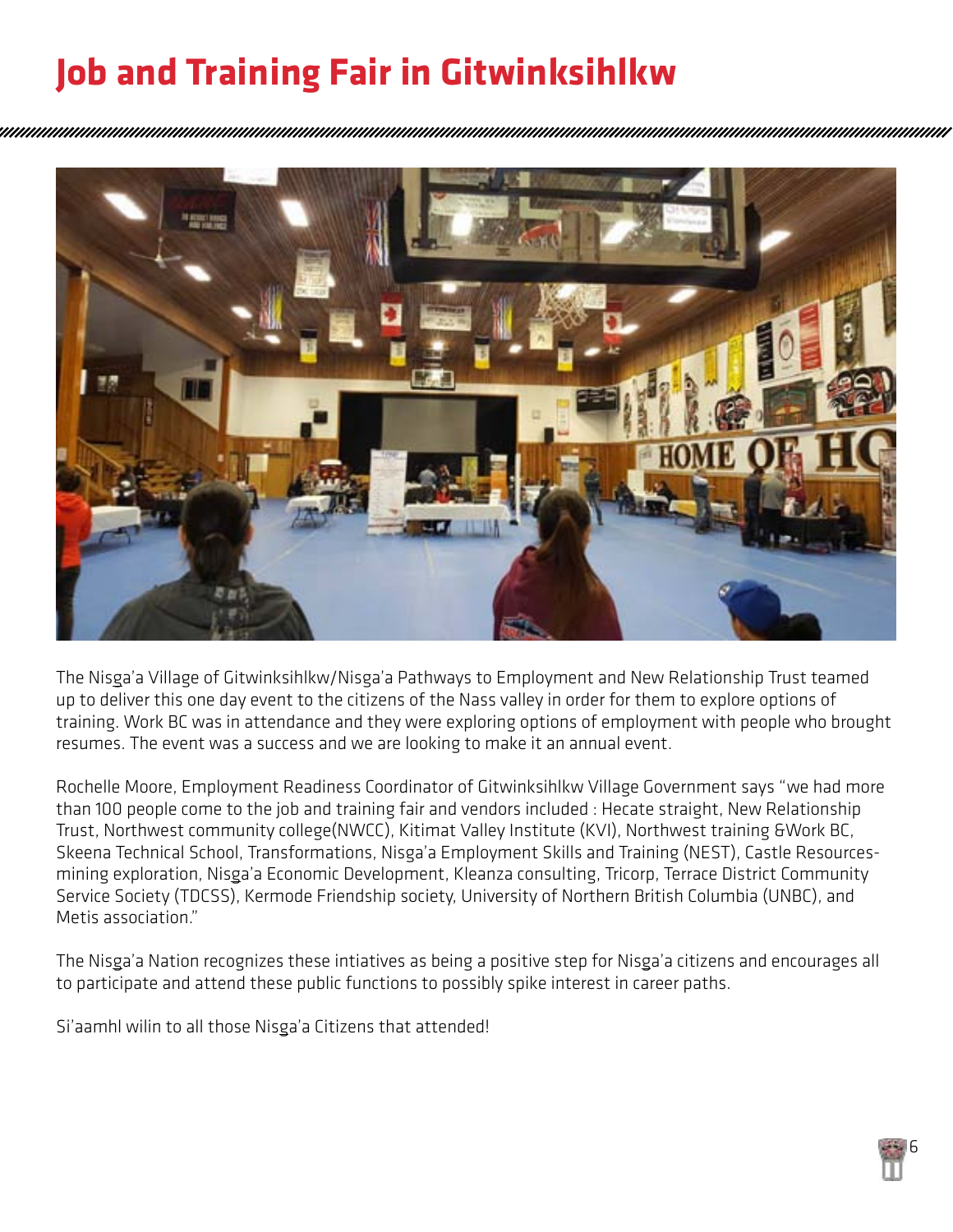### **2017 Nisga'a Elders & Youth Forum 'Bridging the Generations' a Huge Success**



The Council of Elders hosted a Nisga'a Elders & Youth Forum themed 'Bridging the Generations' in the Nisga'a Village of Laxgalts'ap on March 14, 15 & 16, 2017.

Panel and break out discussions were primarily focused on Nisga'a Language, Culture and History. The 2.5 day forum began with Chairperson – Council of Elders Sim'oogit Ni'isyuus, Willard Martin's presentation of his Draft Strategic Plan for Reviving, Teaching and Sustaining the Nisga'a Language Culture and Traditional Practices.

Two breakout sessions took place where participants could entertain detailed discussions and ideas, suggestions and concerns were shared. First on 'Why Nisga'a Language & Culture is Important' and second a tribal breakout session where simgigat, sigidimhaanak' and youth openly discussed Lip Wilaa Loom - Our way of life. 1 elder and 1 youth then reported back highlights from their respective groups.

Special presentations included 'Taking Nisga'a Spirituality Abroad!' by Nisga'a youth Brenna Doolan & Leilani Wright who provided an inspiring overview of their journey to Africa and their plans of re-visiting Africa in the near future. Dr. Amy Parent, also provided a well-received presentation, 'Surviving & Thriving: Your Educational & Life Journey' that was both motivating and

inspiring for all in attendance.

Based on the grave concern on the potential of Nisga'a language, culture and customs becoming extinct – a Nisga'a Elders & Youth resolution was entertained that provided direction to the Chairperson for the Council of Elders to introduce the potential loss as an urgent matter at Wilp Si'ayuukhl Nisga'a (WSN) later this month.

In her closing remarks, President Eva Clayton who was in attendance for the duration of the forum said, "The Nisga'a language is the basis of our culture, and the land is the foundation of our culture." She went on to conclude, "Without this, we have no identity."

While Nisga'a athletes participating in the JR. All Native Basketball Tournament in Kelowna were invited for participation, introductions and a blessing during the forum, teams from Laxgalts'ap and Gitlaxt'aamiks were in attendance.

Approximately one hundred Nisga'a Elders registered each day, with the same amount of youth and adults.

For photos of the forum, visit our photo album at: http:// nisgaanation.zenfolio.com/f91409715 <sup>7</sup>

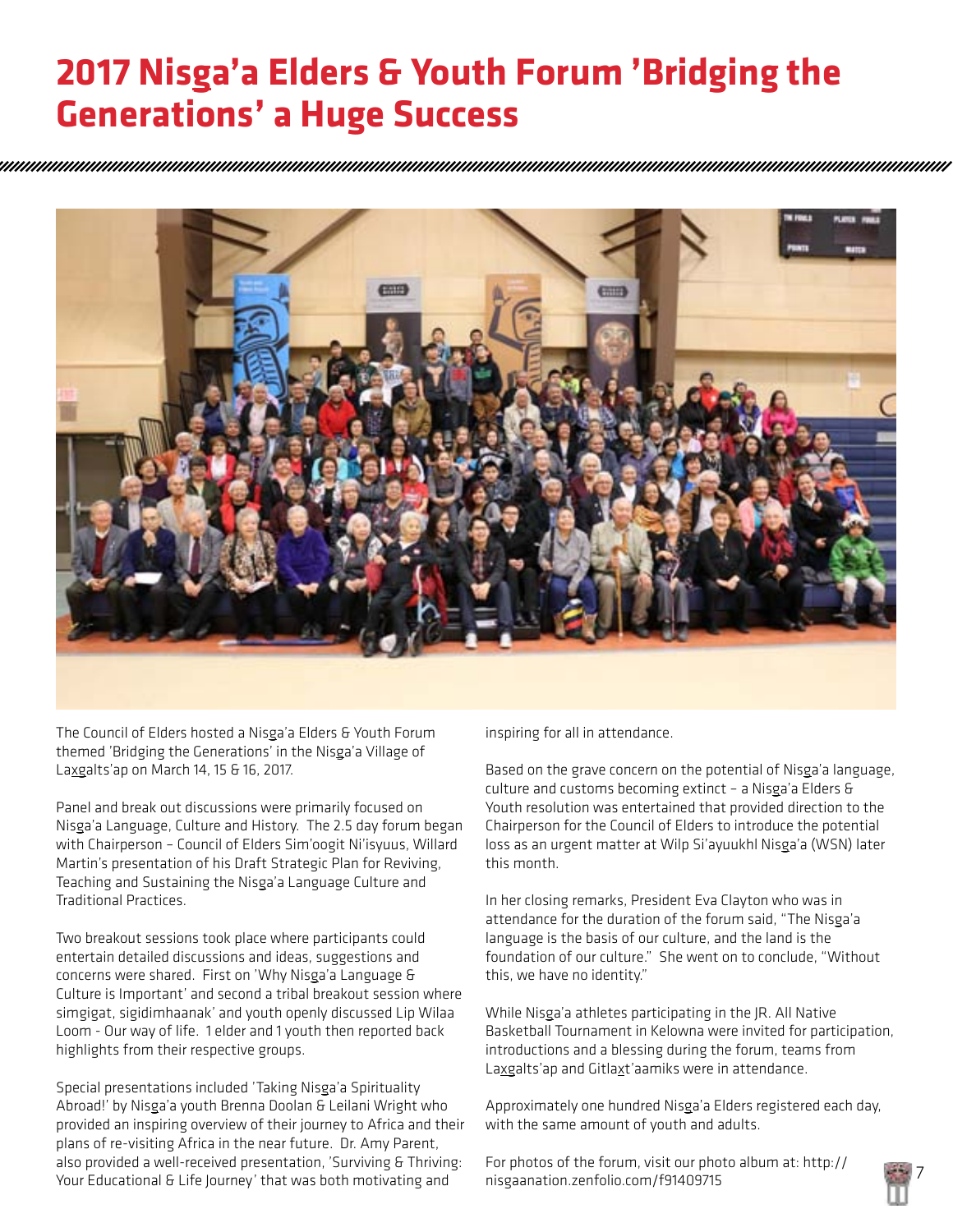### **NVHA Family Conference 2017 a success!**



The Nisga'a Valley Health Authority hosted its first ever Family Conference in Gitwinksihlkw, BC from April 5-7, 2017. "Wila yeehl Gandidils Hlgutk'ihlkw"

The 3 day conference included welcome address from Gitwinksihlkw Chief Councillor Charles Morven, opening remarks by NVHA CEO Julia Adams and keynote speaker Sim'oogit Hleek - Dr. Joseph Gosnell.

Other discussion topics included:

•Role of Wilksilaks by Verna Williams/ Rosie Robinson •From Spirit World to Birth by Emma Nyce/ Irene Robinson •From Child to Adult Y'askw by Hester McKay/ Chester Moore

•The Importance of Algax by Dr. Joseph Gosnell/ Alice Azak •Pre-Post Natal

•Addictions - Nisga'a Crisis Response

•Strengthening Families Together - Mental Health by Noreen Spence

•Violence against women in relationship by Millie Percival / Faith Tait (NLG Access to Justice Dept)

•Youth Sexual Safety (Child Exploitation) by Millie Percival

/ Faith Tait (NLG Access to Justice Dept) •Suicide Prevention •Sexual Abuse

The music students of Gitwinksihlkw Elementary School performed on Day 2 as lunch entertainment.

The NVHA Family Conference was to share information to promote and enhance personal and family wellness through Nisga'a traditional cultural practices. This was also a great event for organizations to come together to discuss and share health and wellness concerns that impact the nation.

Please click this link to view the photos from all 3 days http://nisgaanation.zenfolio.com/f328423674. A final video production will follow and be published for public viewing in the weeks to come.

The Nisga'a Nation commends Nisga'a Valley Health Authority for a job well done, Si'aamhl Wilin! 8

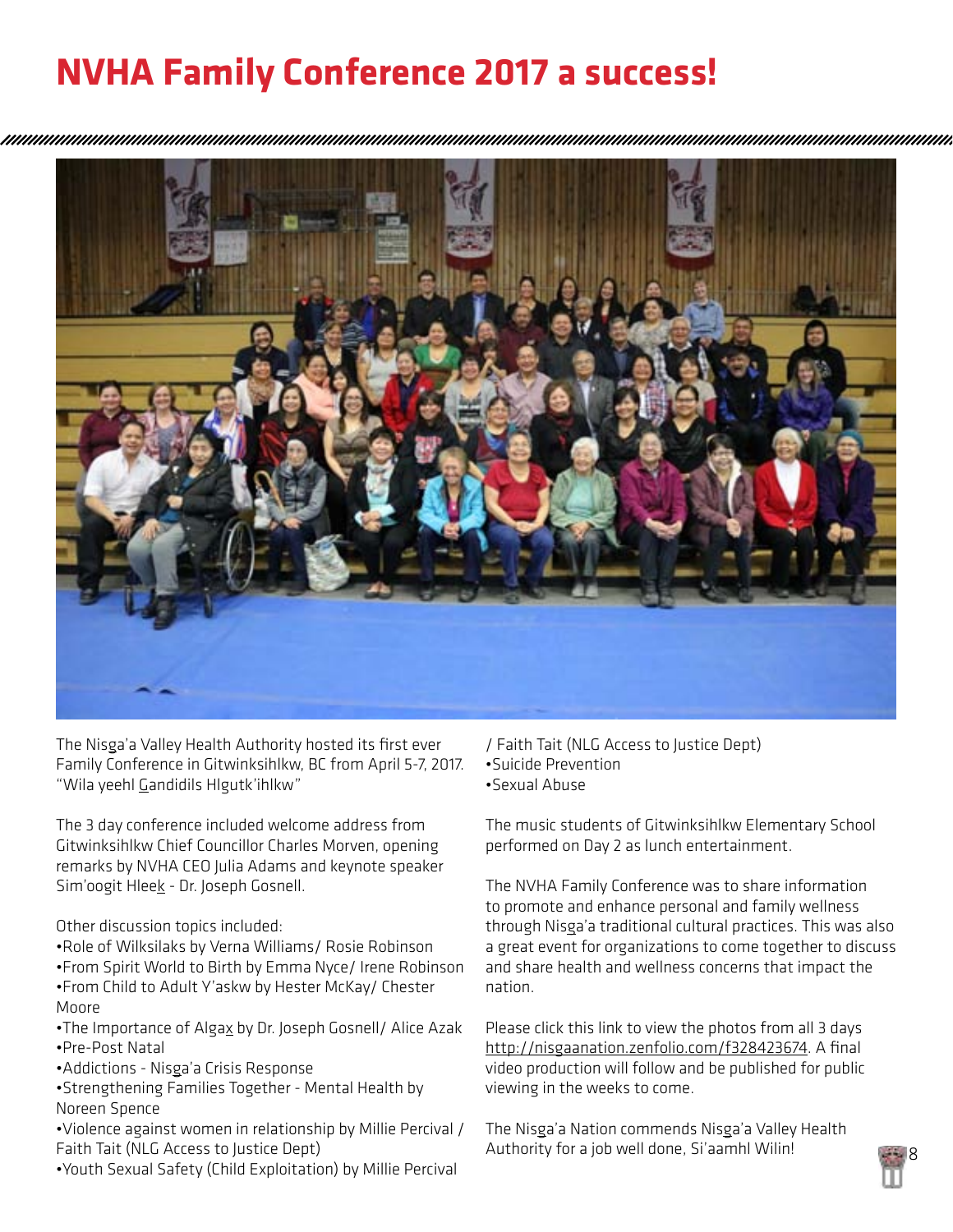### **Provincial Election BC Voting Opportunities in the Nass Valley**

**SELECTIONS BC** A non-partisan Office of the Legislature

#### ADVANCE VOTING PLACE INFORMATION 2017 PROVINCIAL GENERAL ELECTION

| <b>Electoral District</b>     | <b>Volvos Place Name</b>               | Voting Hace Address       | <b>Voling Place City</b> | <b>April Dates</b>                   | <b>May Dates</b>  |
|-------------------------------|----------------------------------------|---------------------------|--------------------------|--------------------------------------|-------------------|
| Saanich North and the Islands | Saanich Peninsula Presbyterian Church. | 9296 East Saanich Rd      | North Searich, BC        |                                      | Fri-Sat May 5-6   |
| Saarich North and the Islands | Sait Spring Elem School                | 122 Rainbow Rd            | Sait Spring Island, BC   |                                      | Wed-Sat, May 3-6  |
| Searsch South                 | Glanford Middle School                 | 4140 Glanford Are         | Saanich, BC              | Sat-Sun, Apr 29-30                   | Wed-Sat. May 3-6  |
| Shymoap                       | 3th Avenue Seriors Activity Centre     | 170 5 Ave 5E              | Salmon Arm, BC           | Sat-Sun, Apr 29-30                   | Vied-Sat, May 3-6 |
| Shimula                       | Armstrong Centennual Hall              | 3305 Pleasant Valley Rd   | Armstrong, BC            | Sat-Sun, Apr 29-30 Wed-Sat, May 3-6  |                   |
| Shumuan                       | <b>Clesset Coup Rac Cantre</b>         | 1 53 N                    | Vernon, RC               | Sat-Sun, Apr 29-30                   |                   |
| Shun-ap                       | Enderby Server's Certre                | 1101 George St            | Enderby, BC              |                                      | Wed-Sat, May 3-6  |
| Shusuap                       | Our Lady of Fatirna Catholic Hall      | 705 Cherry Ave            | Scarvous, BC             |                                      | Wed-Sat, May 34.  |
| Shotnieg                      | Scotch Greek-Lee Creek Fire Hall       | 3852 Squilax-Anglemont Rd | Scotch Creek, BC         | Sat Suit, Apr 29-30                  |                   |
| Shutviap                      | Sorrento Drop In Society               | 1145 Passchendaele Rd     | Sorrento, BC             |                                      | Vied-Sat. May 3-6 |
| Skeena                        | Ellis Hall                             | 2822 Teblauk St           | Terrace, BC              | Sat-Sun, Apr 29-30                   | Wed-Sat, May 3-6  |
| Skeens                        | Gitlayt's amily Auditorium             | 5200 Skateen Ave.         | New Alvanch, BC          | Sat-Sun, Apr 29-30   Rri-Sat May 5-6 |                   |

A friendly reminder to all Nisga'a Citizens to exercise your right to vote in the upcoming Provincial Election on the following dates and times:

- April 29-30, 2017 8am-8pm
- May 5-6, 5017 8am-8pm
- Gitmidiik Auditorium

Please ensure to bring proper identification and if you need to update your address you are able to do so at the polling station. Thank you.

#### 

### **Updated Cultural Calendar available on website**



Updated versions of the Nisga'a Nation Cultural Events Calendar is always uploaded to the website on the 1<sup>st</sup> and 15<sup>th</sup> of each month.

To access the cultural calendar online please go to this link: http://www.nisgaanation.ca/culturalcalendar

If you are unable to access the cultural calendar on the website, there are hard copies available for pickup at the Nisga'a Lisims Government Office.

To add an event to the cultural calender please call Joanie McKay at the NLG Main Reception at tel: 250- 633-3000 or email joaniem@nisgaa.net.

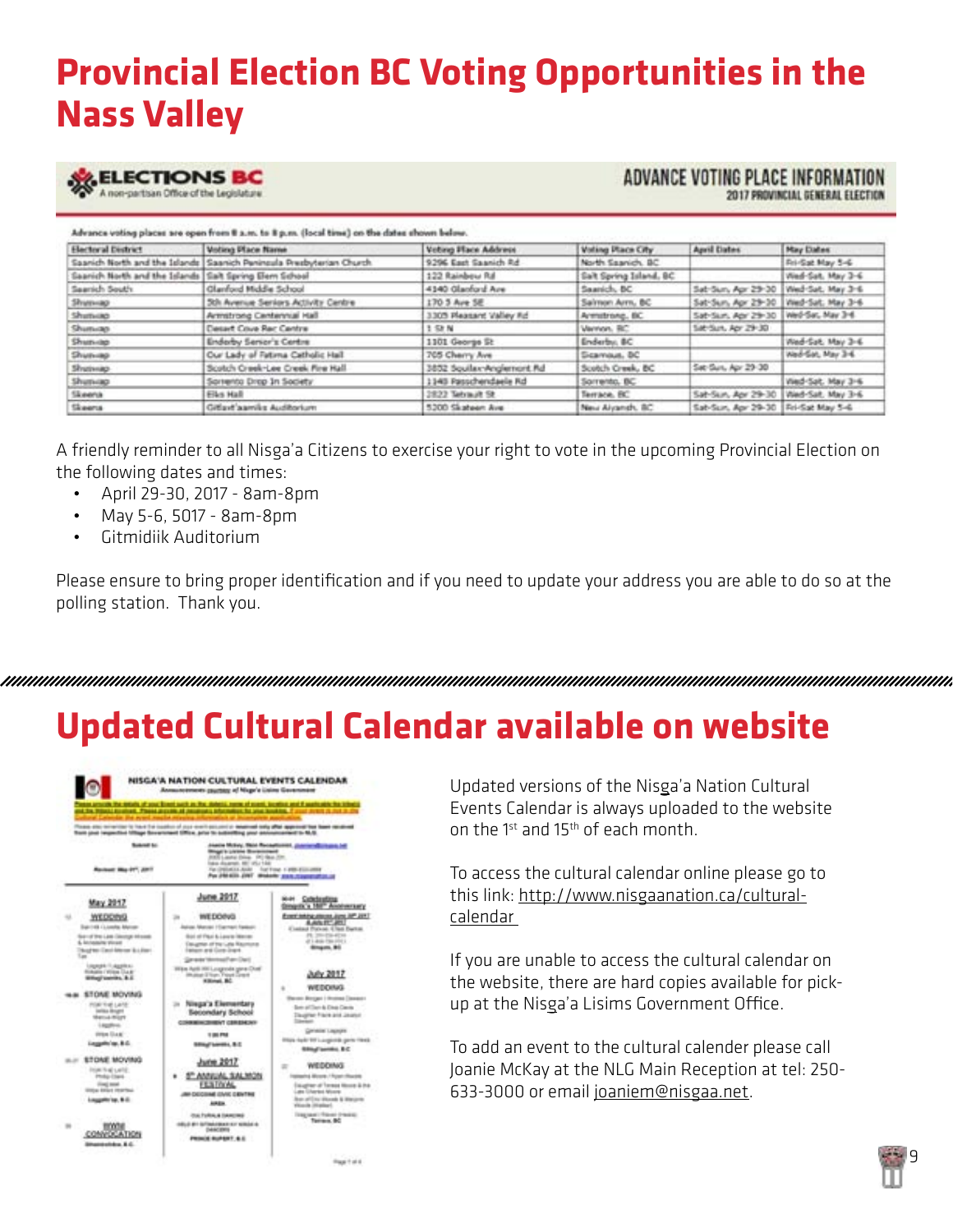



1 250 633 3000 / F 250 633 2367 T# 1866 633 0888 PO Box 231 / 2000 Lisims Dr New Aiyansh BC / Canada voj 1A0

**NISCAANATION.CA** 

### **Public Announcement**

### **Emergency Preparedness And Health & Safety Week**

Date: May 12, 2017 Friday<br>Location: Ts'oohl Ts'ap Memor Location: Ts'oohl Ts'ap Memorial in Gitwinksihlkw<br>Time: 12:00 p.m. to 4:30 p.m.  $12:00$  p.m. to  $4:30$  p.m.





### **Everyone is invited to attend. Lunch will be provided. Information booths from NLG, NVHA, and Fire Departments, Emergency Support Services, Salvation Army, St John's Ambulance, and Terrace Search and Rescue**

If you have any questions, please contact: Lands and Resources Department Anthony Moore, Emergency, Health and Safety Coordinator at 250-633-3000

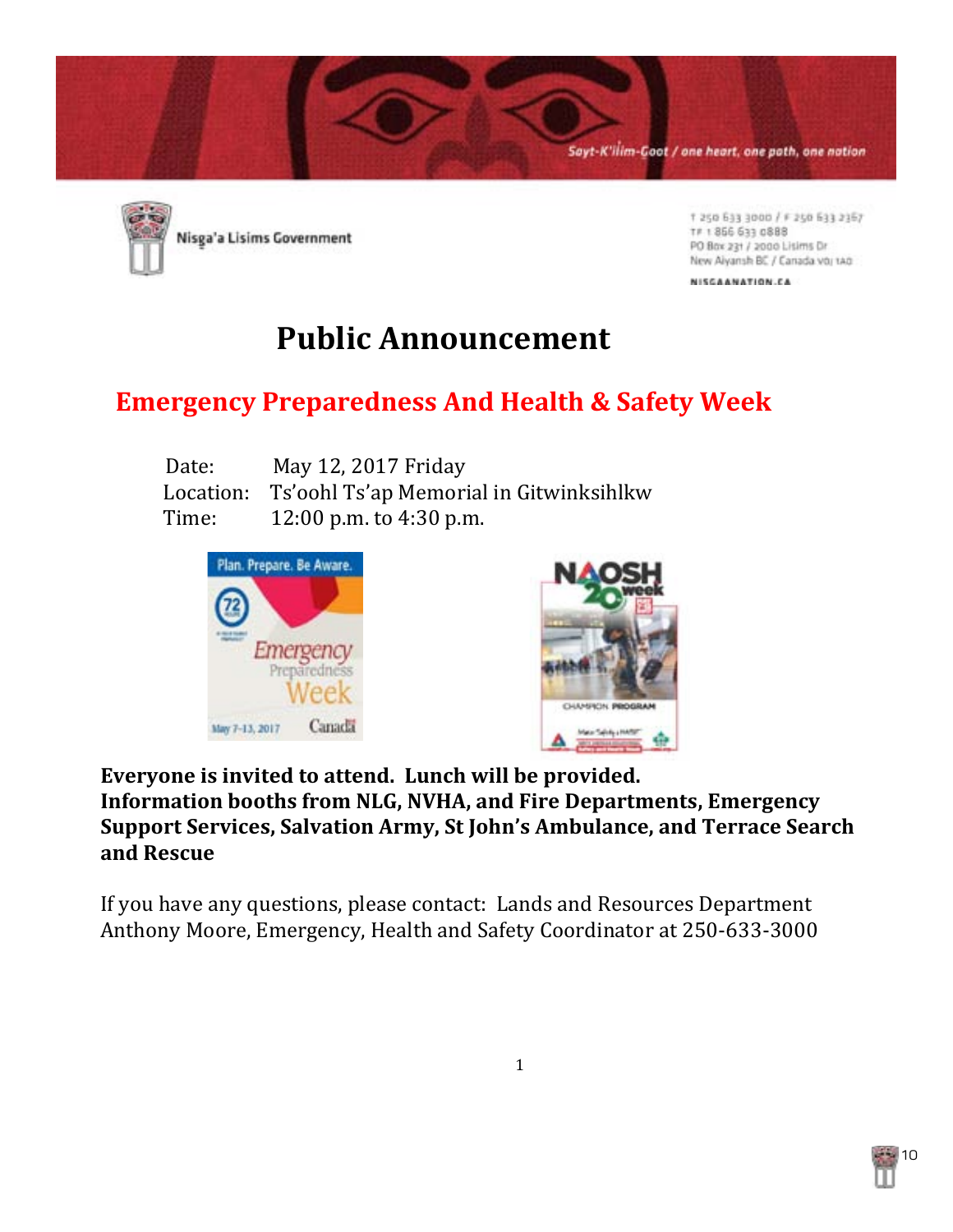### **International Women's Day**



As described at www.internationalwomensday.com, March 8, 2017 marked International Women's Day - a global day to celebrate the social, economic, cultural and political achievement of women.

To commemorate a great day, here is our message:

"Today we honor all women in all Nations, all Sigidim Haanak' in our nation, all mothers, sisters, daughters.

As mothers to all of our daughters, sons, and grandchildren we commit to promoting wellness in our Nation."

International Women's Day greetings to Nisga'a Women and Women everywhere!

#IWD2017 #BeBoldForChange

Si'aamhl Wilsim'

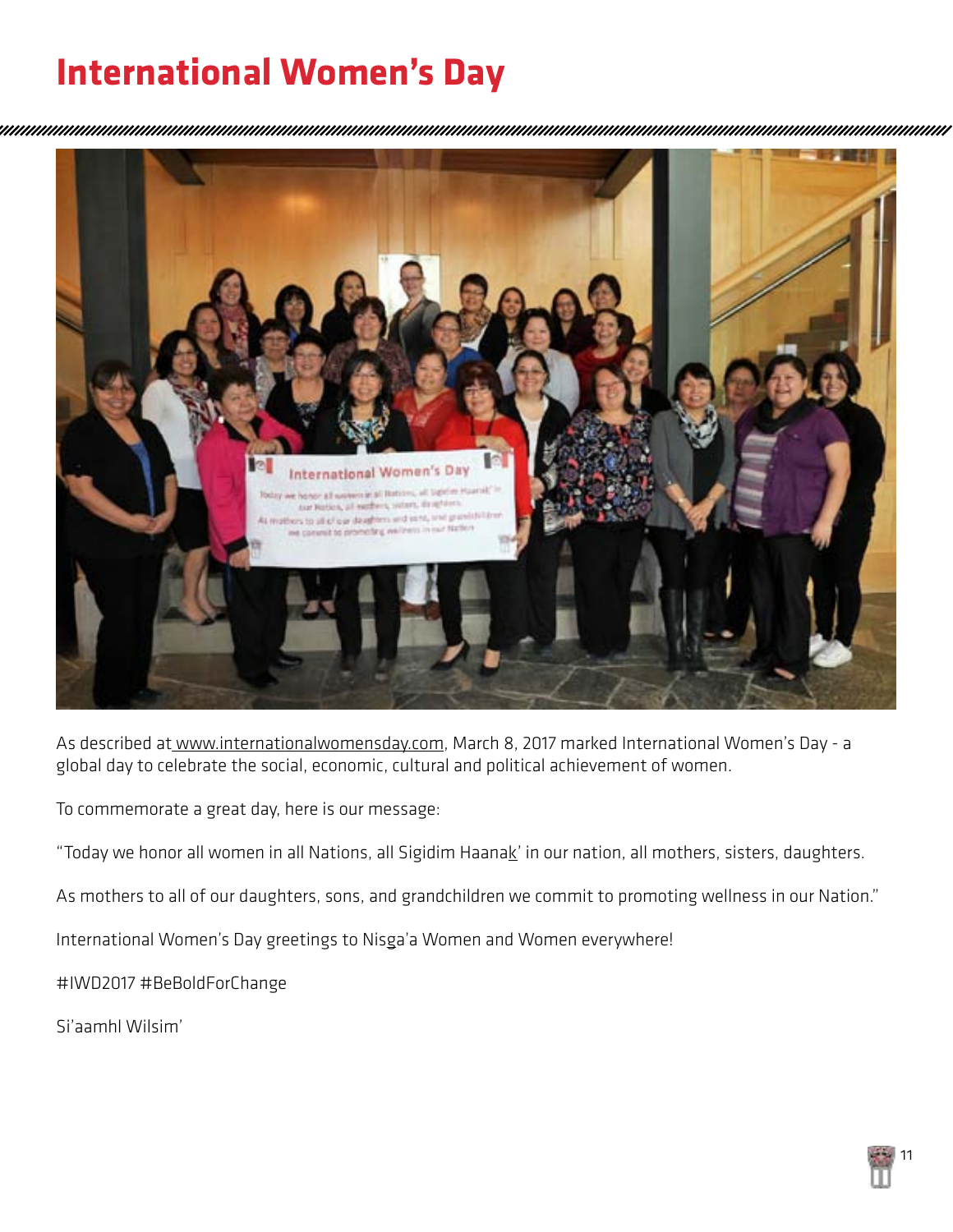### **Lukw'il Aam Kaisha Woods!**



Kaisha Woods was recently selected out of 23 applicants to be a representative of the UBC Okanogan Austraila Program Ambassador. Kaisha is in her 3rd year of Forensic Psychology before she receives her degree at UBC - Okanogan but has been attending the UBC for a total of 4 years.

Kaisha is the daughter of Bertram Mercer and Cheryl Woods of Gitlaxt'aamiks but resides in Kelowna, BC where is currently studying. She is from the Ganada Pdeek and hails from Wilps Niis Joohl.

The Nisga'a Nation commends Kaisha on a job well done with her continued studies and her recent opportunity to represent not only UBC Okanogan but the Nisga'a Nation as an Ambassador. Si'aamhl Wilin Kaisha!

#### 

### **Teanna Ducharme gives testimony before the House of Commons Committee on Indigenous Women's Human Rights**



On March 7, 2017 - Ayagadim Majagalee, Teanna Ducharme a delegate of the Daughters of the Vote for the Skeena-Bulkley Valley gave a powerful testimony before the House of Commons commitee on Indigenous Womens Human Rights. Teanna works as an Aboriginal Intern with the Government of BC's Ministry of Children and Family Development. Teanna's previous position was the NLG Youth Organizing Youth Coordinator in which she provided our Nisga'a Youth with encouraging leadership and instilled a great deal of pride.

The Nisga'a Nation recognizes Teanna's passion for Indigenous sovereignty, women and children's rights and empowerment. Si'aamhl Wilin Teanna!

Please click this link to watch Teanna's full speech https://www.youtube.com/watch?v=NY6iCvp7Ibg

Information on Daughters of the Vote and Teanna's biography - http://www.daughtersofthevote.ca/17515

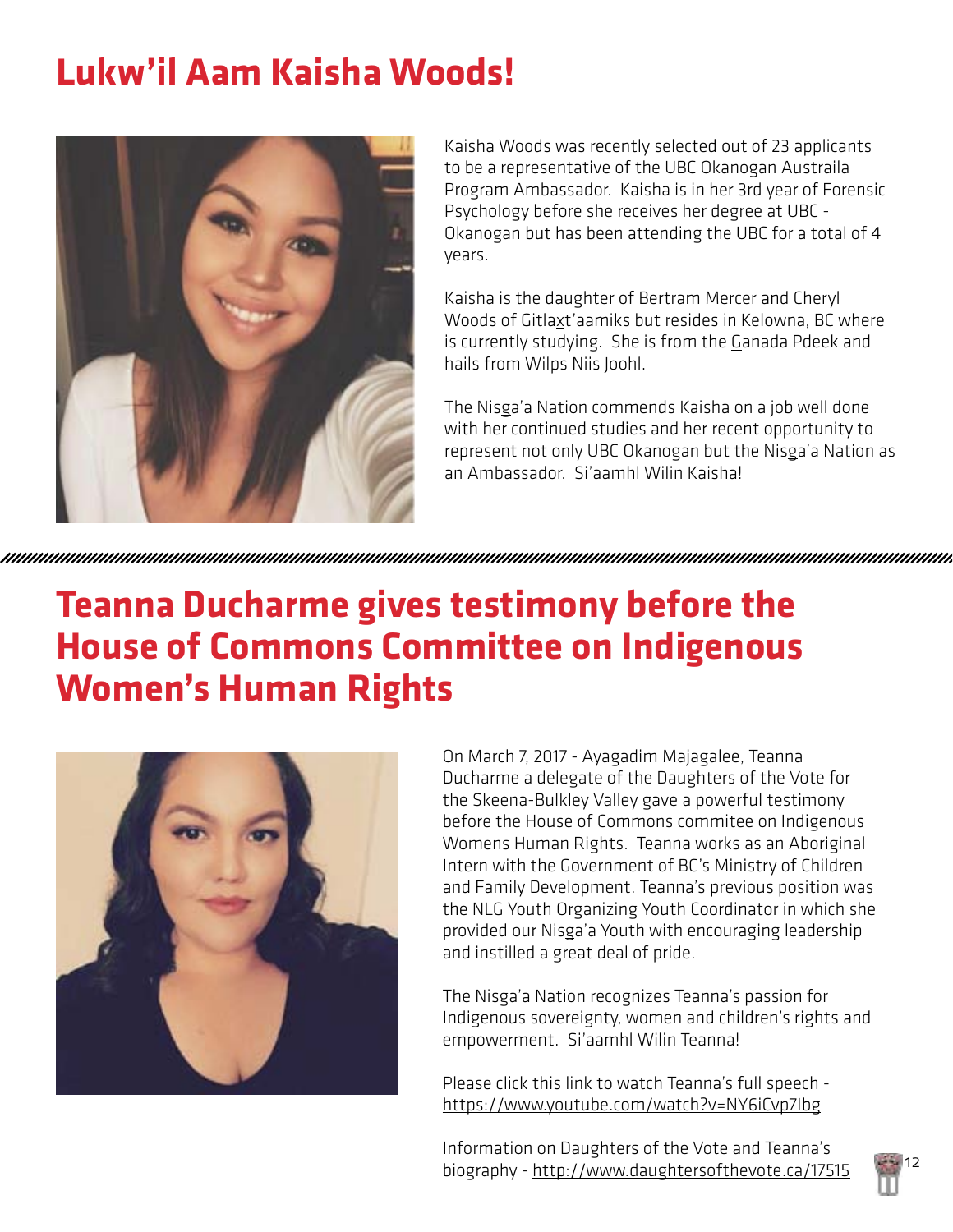## **Greenville Timberwolves 17 & Under Girls win the Championship at the Jr ANBT**



During the Spring Break from March 19-24, 2017 the Jr. All Native Basketball Tournament was hosted by the Okanogan Sylix First Nation in Kelowna, BC.

The Greenville Timberwolves defeated the Vancouver Jr. girls 83-49 in the final game. The Timberwolves lost to the Vancouver Jr girls in the winner's bracket semi-final which resulted in them coming through the back door.

Awards included a 1<sup>st</sup> place team trophy, Kristy Innes received Most Valuable Player, Carly Cochrane received Most Rebound, Jewel Lesson received an All-Star and Robyn Moore received an All-Star.

The final game was exciting to watch as there was traditional singing and drumming nearing the end of the game which show-cased the Nisga'a culture that these girls come from.

Laxgalts'ap Village Government and the community of Laxgalts'ap hosted a congratulatory dinner to celebrate their victory with the community and family. The dinner included cutting of a cake, remarks from community leaders and elders and most importantly hanging of the 1<sup>st</sup> place banner in the Laxgalts'ap Community Centre.

The Nisga'a Nation commends these amazing young ladies in excelling in the sport that they love so much - basketball! Each of you young ladies are encouraged to continue excelling in basketball and allow it to open opportunities within Colllege and University and play your way through a higher education!

Si'aamhl wilin Greenville Timberwolves and Congratulations!

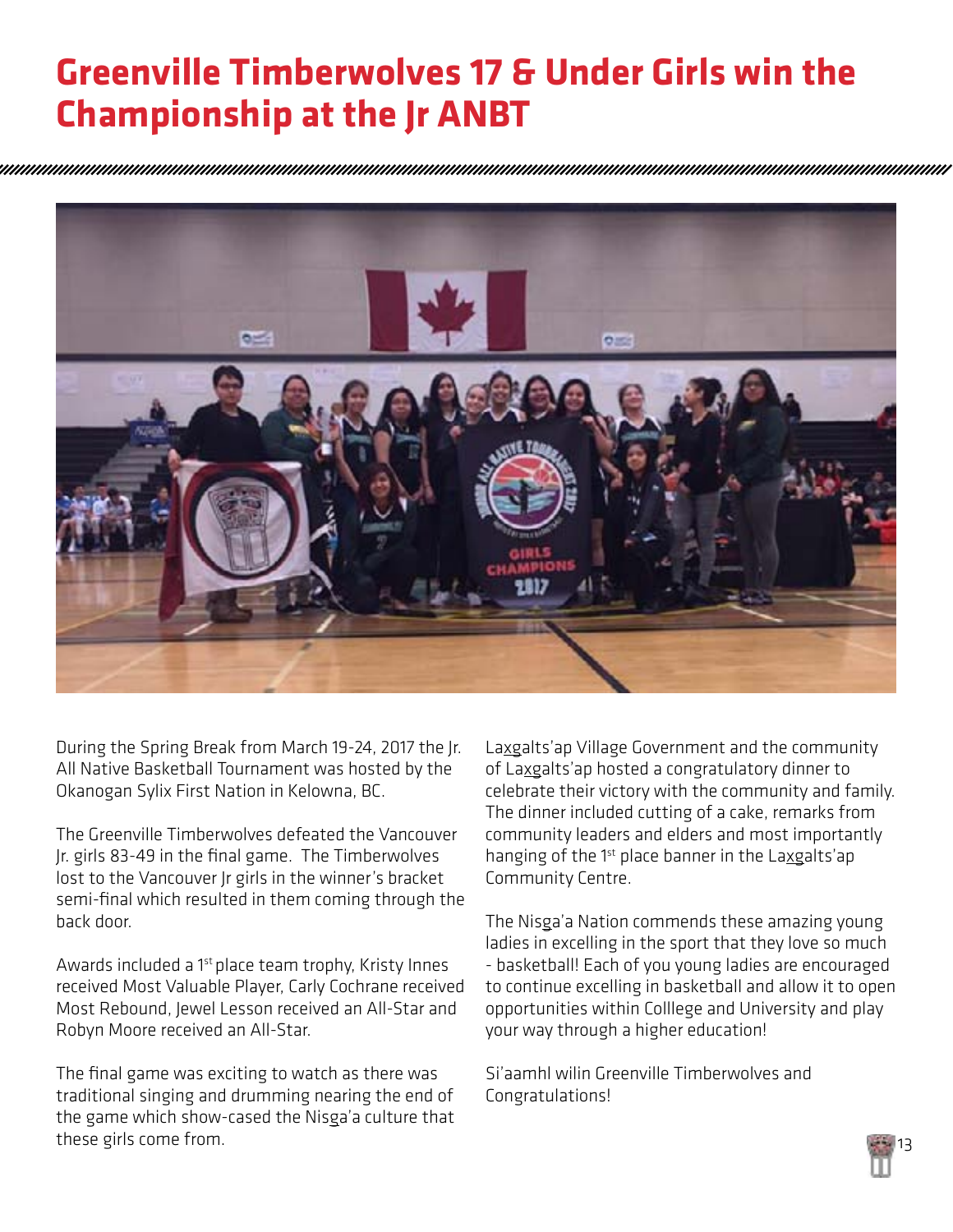# **Kristy Innes going to the Indigenous Games in June**



Kristy Innes of Laxgalts'ap, BC is only 14 years old and she is an outstanding basketball player! Kristy has gone through 2 phases of Team BC training camps to be selected to represent British Columbia with 16&U Team BC at the 2017 Indigenous Games in Toronto, ON.

Kristy is very passionate about basketball as she has been training since a small child. In a recent CBC News article she says "*I want to be the best*" and that she is proving with her exceptional experience already. Kristy is on the Greenville Timberwolves 17&U girls basketball team who had recently won the 2017 Jr All Native Basketball Tournament in March and she earned the Most Valuable Player award at this tournament. Kristy also earned a number of individual awards and all-star awards in various other basketball sporting events. She plays for the high school teams in Prince Rupert where they have been successful in zone tournaments. Kristy is the daughter of Randall and Janine Innes, Randall is from Laxgalts'ap and Janine is from Kitkatla.

Congratulations Kristy, Lukw'il aam!

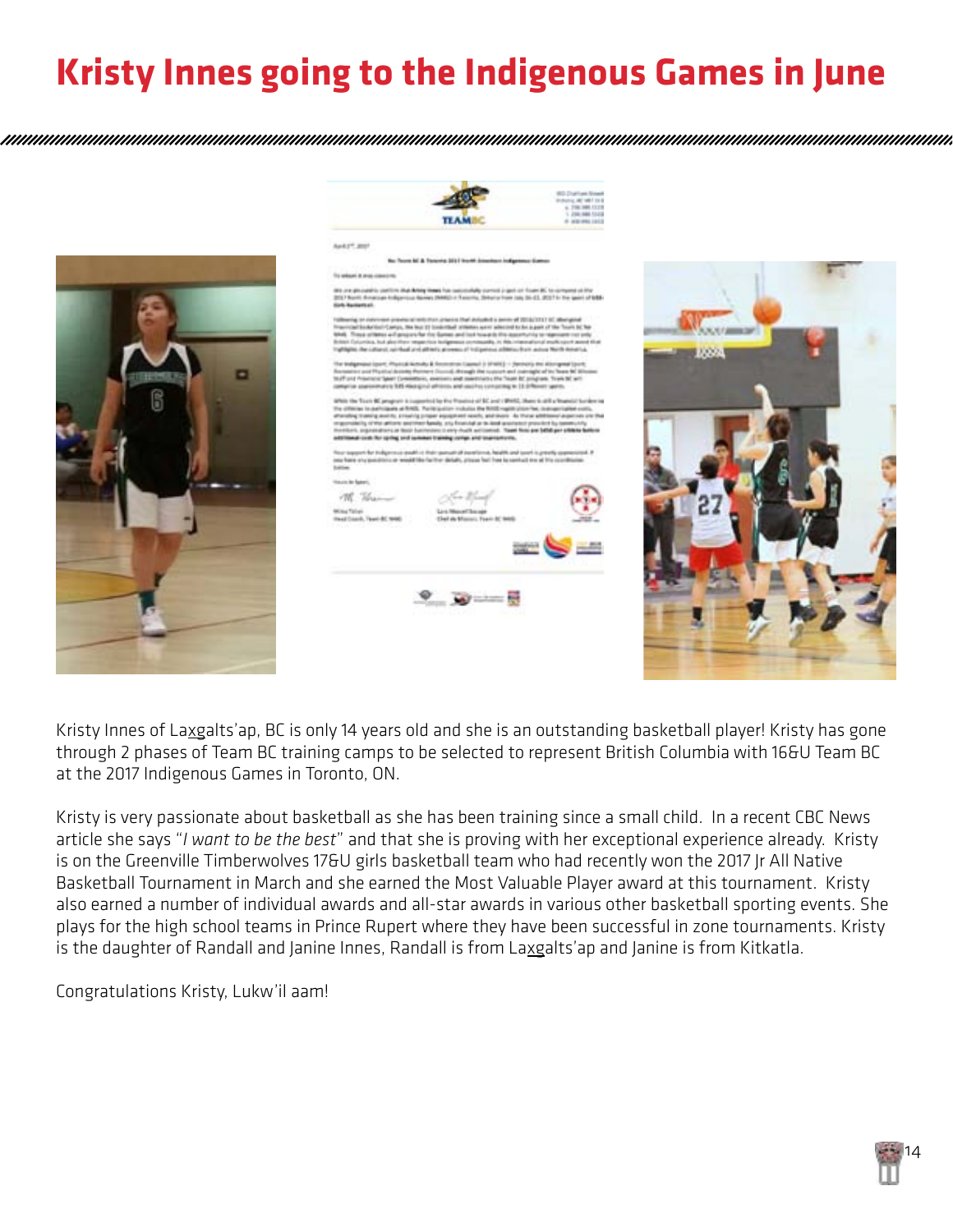### **Halibut and Prawn License & Quota Information - Applications to Lease**



Nisga'a Lisims Government

T 250 633 3000 / F 250 633 2367 SBBQ £53 338 F 17 PO Box 231 / 2000 Lisims Dr New Alyansh BC / Canada voi 1AD NISCAANATION.CA

15

### Licence & Quota Information-Applications to Lease

The Nisga'a Nation has two (2) licenses and quota available for lease. The licenses and quota will be governed and managed by the Nisga'a Nation.

#### **Current licenses**

- 1) Halibut license (I265 2015) with 0.001468908219% of TAC (9.2131bs)
- 2) Shrimp by trawl license (S 237 2015)

#### Applications to lease

1) Complete the lease Application, sign, and return to: Bert Mercer, Manager / Economic Development,

Nisga'a Lisims Government by April 18, 2017

- 2) All applications must be completed in full with the required information. Incomplete applications will not be considered until the information is supplied.
- 3) Applications will be assessed against the Transport Canada video requirement, DFO require log book, access to bait and ice and ability to pay the license lease fee that is agreed upon
- 4) Before the license can be processed, additional information may be required by DFO
- 5) Once all the necessary documents are received, the license will be submitted to the Department of Fisheries, licensing Department for processing. DFO requires time for processing and if any information is missing, it will further delay processing.
- 6) The applicant must follow all conditions of the lease requirements

#### Priority Criteria for Eligibility:

- a) Active Fisherman and skipper of a vessel b) Nisga'a citizen
- c) Skipper/crew meet regulatory and safety requirements (DFO, Transport Canada)
- d) Fisherman is in good standing and has demonstrated fiscal responsibility and Adheres to Responsible Fishing Code of Conduct e)

Crew is majority Nisga'a Nation members

For applications please contact: **Bert Mercer** Manager / Economic Development, Nisga'a Lisims Government P.O. Box 231, New Alyansh, B.C. VOJ IAO 250-633-3000 (Ext. 3066)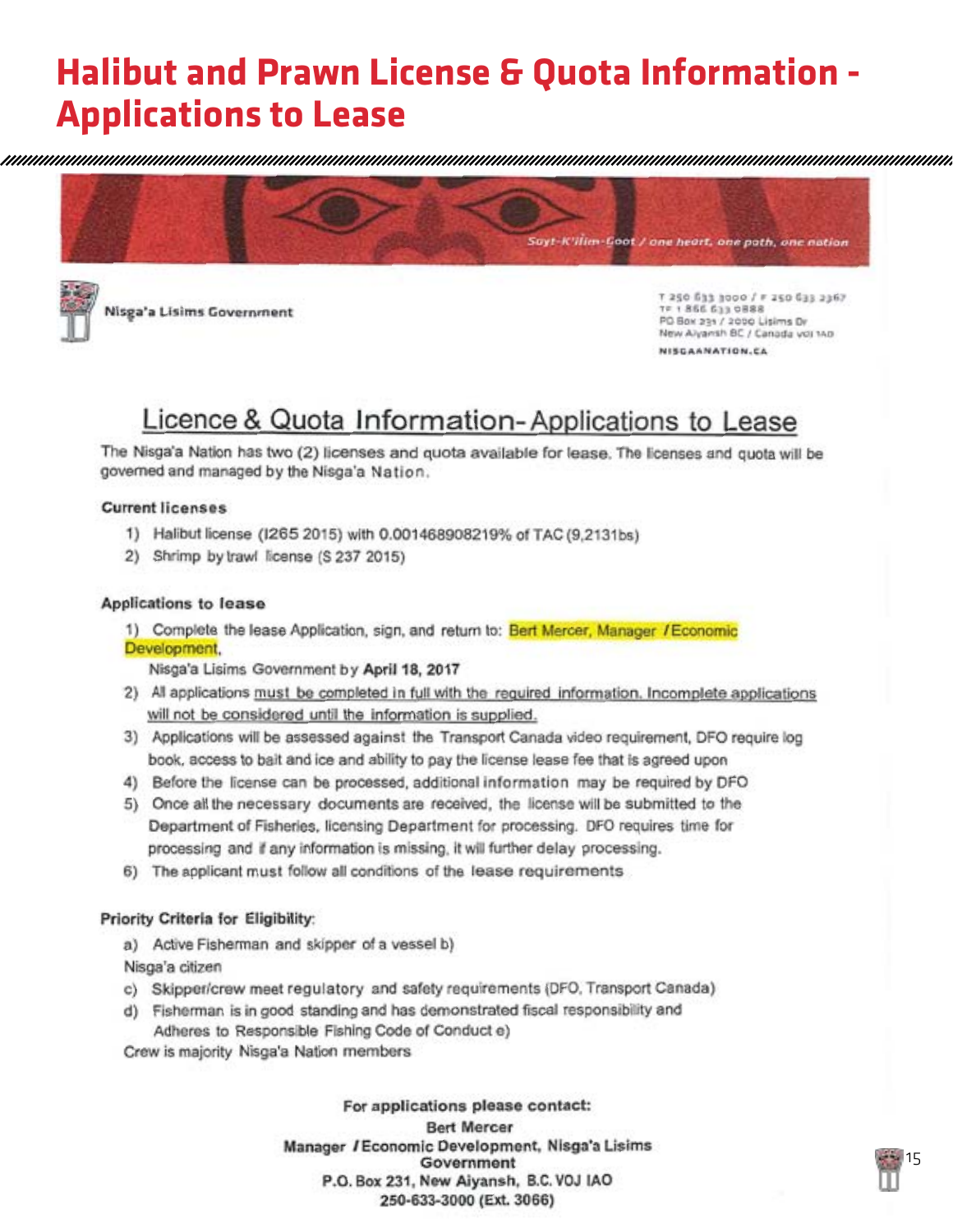### **Employment Opportunities**





Nisga'a Lisims Government

1 250 633 3000 / # 250 633 2357 TF 1866 633 0888 PO Box 231 / 2000 Lisims Dr New Alyansh BC / Canada voj tao

NISCAANATION.CA

#### **J O B P O S T I N G**

**POSTED: April 10, 2017 CLOSES: May 12, 2017 @ 5:00 pm**

| <b>POSITION:</b>     | Fisheries Biologist/Technician     |
|----------------------|------------------------------------|
| <b>SALARY RANGE:</b> | Commensurate with qualifications   |
| <b>SUPERVISOR:</b>   | <b>Fisheries Manager</b>           |
| <b>HOURS:</b>        | Seasonal (Averaging Agreement)     |
| <b>LOCATION:</b>     | Meziadin Fishway, British Columbia |
|                      |                                    |

**NATURE AND SCOPE OF POSITION:** The Nisga'a Fisheries Program includes yearly research and monitoring of fish stocks and habitat. This position will be based out of a remote facility at the Meziadin Fishway from late June to October. The position requires experience in identifying salmon species and the accurate collection of field fisheries data**.** The individual should be highly motivated and able to work independently and available to work odd hours and on the weekends. The successful applicant should be comfortable with working in an isolated environment.

#### **IMPACT OF ERROR:** The impact or error is significant to the Nation.

#### **KNOWLEDGE, SKILLS, ABILITIES & OTHER ATTRIBUTES:**

- 1. Bachelor's degree or diploma in fisheries science is preferred;
- 2. Previous fisheries experience;
- 3. Proficiency with Microsoft Word and Excel;
- 4. Reliable transportation to and from work;
- 5. Valid Level 1 First Aid Ticket is an asset;
- 6. MED A3 certification is an asset;
- 7. Swiftwater Rescue Technician training is an asset.

If you are interested in this employment opportunity please send a resume package that includes the following:

- 1. Cover Letter
- 2. Resume
- 3. 3 work related reference

Applicants are requested to submit resume package describing their qualifications. Resumes packages must be received prior to **5:00 pm on May 12, 2017**. We thank all applicants for their interest, however, only those selected for an interview will be contacted.

ALL RESUME PACKAGES MAY BE DIRECTED TO: Nisga'a Lisims Government

 Attention: Human Resource Department P.O. BOX 231, Gitlaxt'aamiks, B.C., V0J 1A0 Fax Number: 250-633-2367 Email: hrdept@nisgaa.net

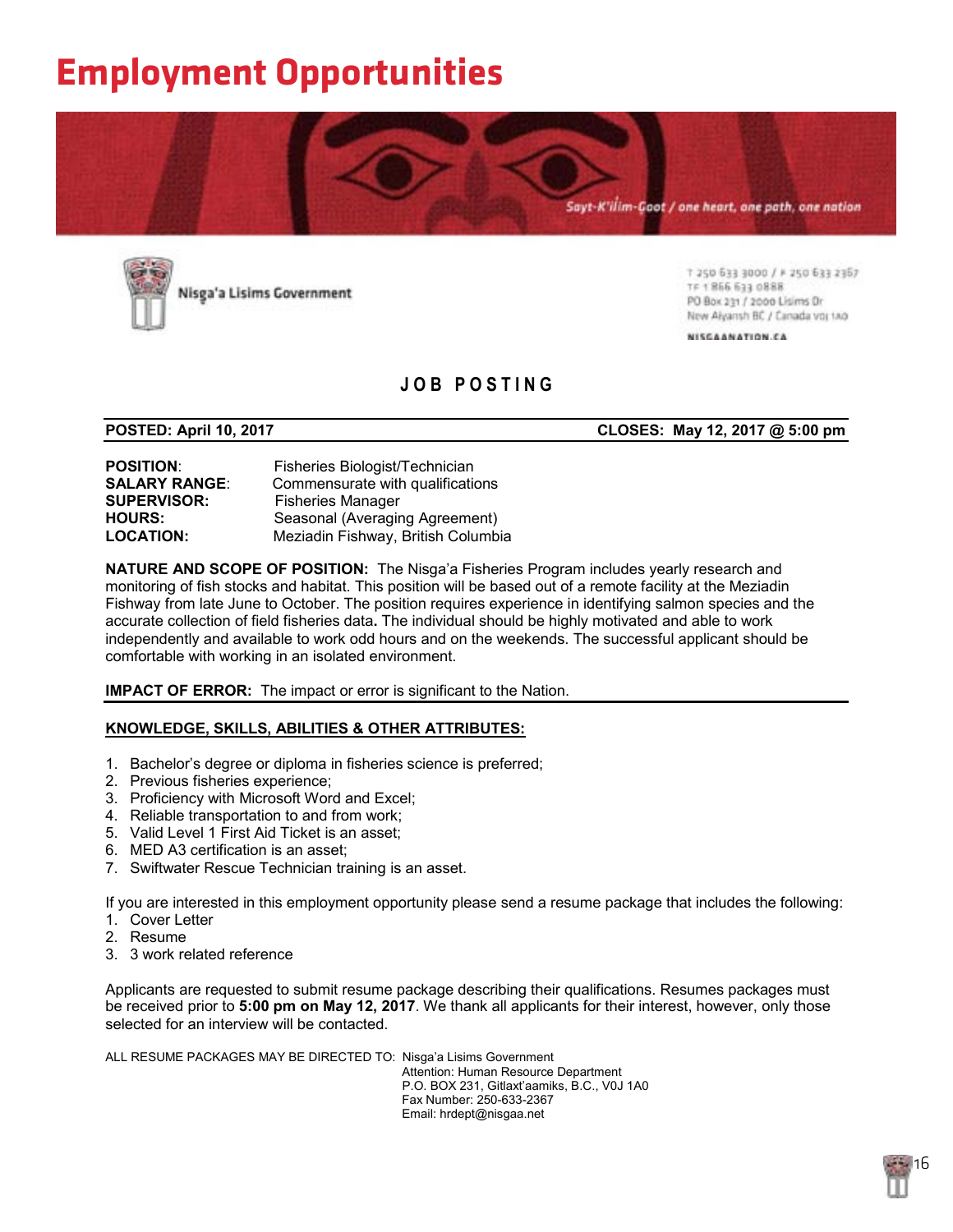### **Employment Opportunities**





T 250 633 1000 / F 250 633 2367 TF 1866 633 0888 PD Box 231 / 2000 Lisims Dr New Aiyansh BC / Canada voj 1A0

NISCAANATION.CA

**Summer Student Job Posting** Posted: April 24, 2017

**Closes: May 10, 2017** Museum Interprefer - Nisga'a Museum (positions) POSITION: SALARY RANGE: \$15.00 per hour **SUPERVISOR:** Museum Curator HOURS: 35 hours per week TERM: Seasonal (Young Canadian Works Program) LOCATION: Laxgalts'ap BC

JOB SUMMARY: This is public contact and derical work of some complexity performed in support of the Nisga'a Museum. An employee of this dass provides information to the public about Museum exhibitions and programs and provides general clerical support to Museum staff. Interpreters are the public face of the Nisga'a Museum who, through the research and delivery of various programs, facilitate an educational and safe environment for visitors to explore Nisga'a culture, history and the heart of the Nisga'a Nation. Hours of work and duties may vary depending on operational. requirements.

#### **MAIN RESPONSIBILITIES:**

- Visitor Experience and Visitor Services
- Programming and Special Events
- Administration/Reporting
- Other Duties as assigned.

#### Duties:

- . Provides routine information to the public in person, through tours and inquiries, and via telephone or e-mail regarding Museum exhibitions, programs and special events. Maintain current knowledge about educational programs, exhibits, special events, and other visitor related information.
- . Monitor the Nisga'a Museum floor during opening hours with an approachable and knowledgeable presence; offer guided tours and explanation of exhibits. Listen to customer compleints and ideas, take necessary action and forward all comments and concerns to appropriate staff.
- Communicate all relevant information regarding Nisga'a Museum procedures, expectations and services effectively with co-workers, visitors, public ٠ and peers as required.
- . Prepare program and activity materials, assemble supplies, set up and announce public programs to visitors as scheduled.
- . Interpret and deliver programs and activities while ensuring group safety and appropriate curriculum links when applicable. Present the programs and activities in a manner that is educational, creative, and age appropriate. With guidance, deliver programming, induding day activities, special events and outreach that incorporate Nisga'a Museum's Mission. Ensure content accuracy and age appropriateness of programs and activities that achere to pre-determined themes.
- . Sets up and lears down program infrastructure (chairs, tables, etc.).Opens/doses Museum in compliance with established guidelines. Conduct procedural safety checks on the Nisga'a Museum floors and exhibits to ensure all is operating and functioning properly to facilitate safe and enjoyable interaction between visitors and exhibits.
- $\bullet$ Support and assist in "Special Projects" as assigned.
- · Ensure all reports, i.e. meeting minutes, proposals, program descriptions, weekend comments, expenses, etc. are submitted in a timely manner.
- Assists with Museum research and assist with the preparation of didactic materials. Assists with the creation of the Museum database, entering  $\bullet$ artefacts and new acquisitions as needed.
- · Operates a variety of common office appliances such as computer terminals, photocopiers, fax machines, and cash registers and Transelect machines.
- · Maintains various departmental files, prepares routine correspondence and reports, maintains office supplies; performs related typing and derical work as required.
- · Processes payments for gift shop seles; balances daily cash and credit card receipts; prepares cash reports and deposits.
- As required, enforces rules and regulations regarding the proper use of the facility. Enforce and comply with all the Nisga'a Museum's Emergency Response Plan procedures and complete incident/accident reports as required.

#### KNOWLEDGE / SKILLS / ABILITIES:

- Prefer sound knowledge of museum facilities, programs, and special events as they relate to the work performed.
- Sound knowledge of modern office procedures and business English, spelling, punctuation and arithmetic.
- Working knowledge of cash handling and payment processing procedures.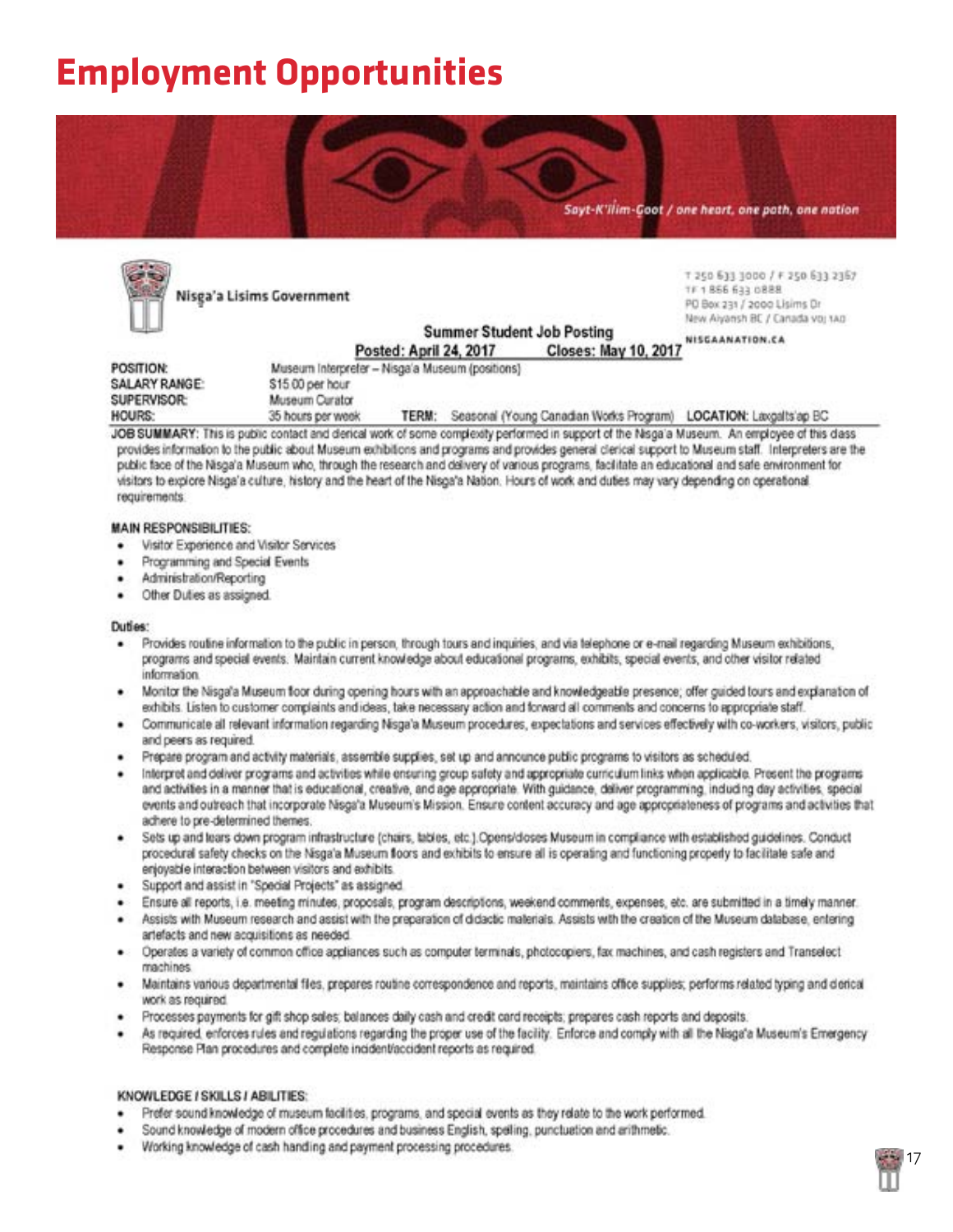# **Employment Opportunities**

Continued from Museum Interpretor - Nisga'a Museum - Student Summer Job Posting.....





Nisga'a Lisims Government

T 250 633 3000 / F 250 633 2367 TF 1 866 633 0888 PO Box 231 / 2000 Lisims Dr New Aiyansh BC / Canada voj 1A0

#### NISCAANATION.CA

- Ability to establish and maintain effective working relationships with internal/external contacts and to deal effectively and courteously with the public.
- Ability to compose routine correspondence and arrange format for reports, tabulation, summaries and related materials. ٠
- . Ability to exercise initiative and make decisions in accordance with applicable rules, regulations and policies.
- . Ability to operate standard office equipment and use standard MS Office suite of software.
- A demonstrated interest in museum studies, Aboriginal culture, Aboriginal history, anthropology, history, art or similar;
- Knowledge of Nisga'a people, culture, territory and history is highly desired.

#### QUALIFICATIONS:

- Must be between that ages of 16 29 years; ۰
- . Enrolled in a full time school and planning to return to school full time in the fall:
- The successful candidate will be required to completelprovide:
	- · 2 recent work or personal related references;
	- · Copy of educational transcripts
	- . Criminal Records Check will be required by the successful candidate.
- Must be able to work in Canada;
	- Registered in the YCW on-line candidate inventory;  $\bullet$
	- Committed to working for the full duration of the program

Applicants are required to submit a resume with cover letter describing their qualifications and related experience prior to 5:00 pm on Wednesday May 10, 2017. We thank all applicants for their interest, however, only those selected for an interview will be contacted. We encourage women, persons with disabilities, visible minorities and Aboriginal peoples to apply. Candidates must also be registered in the YCW online candidate inventory. Visit www.youngcanadaworks.ca for all eligibility details and registration.

ALL RESUME PACKAGES MAY BE DIRECTED TO: Nisga'a Lisims Government Attention: Human Resources Department P.O. BOX 231, Gita/Eaamks, B.C., V0J 1A0 Fax Number: 250-633-2367 Email: hrdept@nisgaa.net

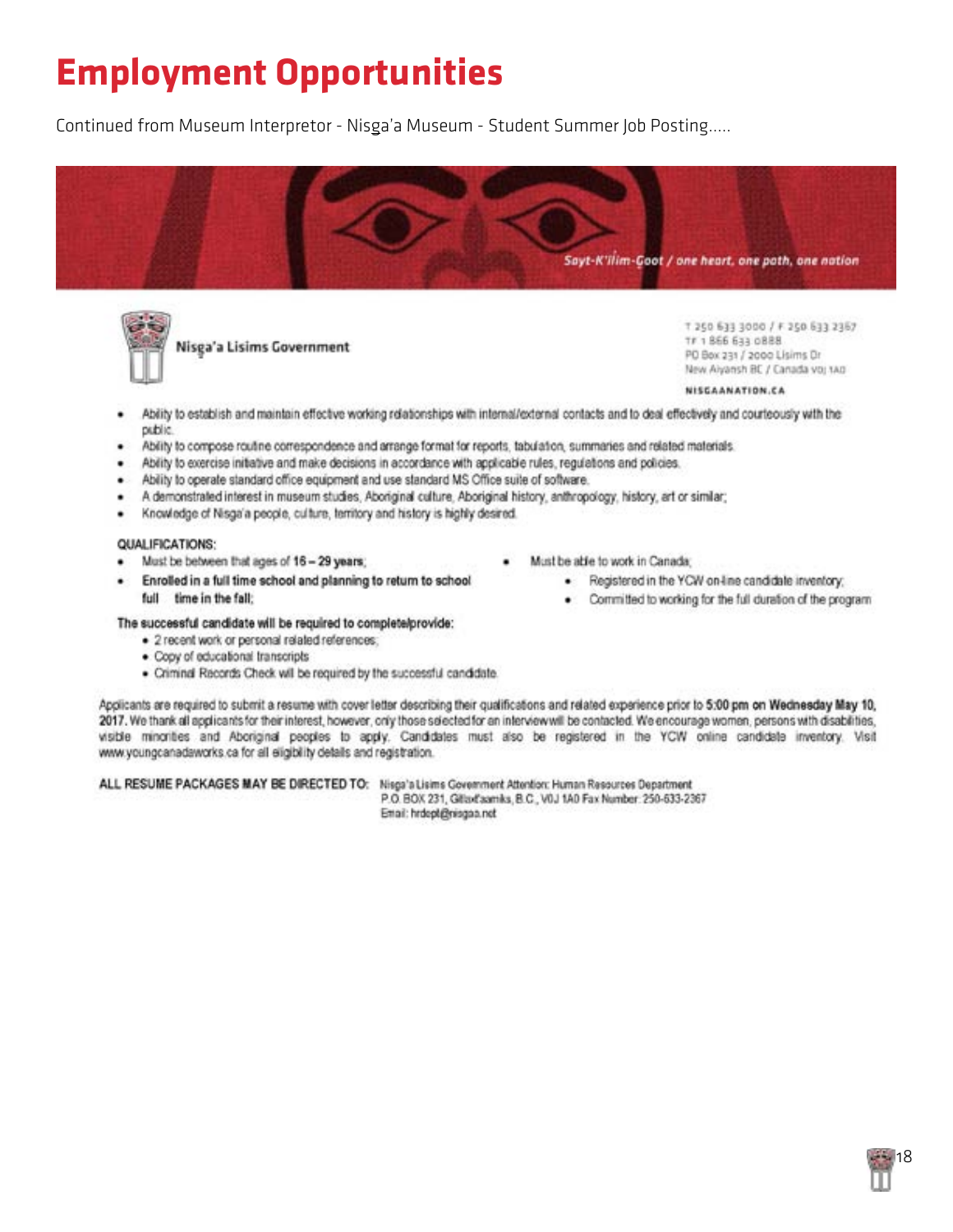### **NLG March 2017 Executive Resolutions**

#### **Resolution 2017/15/ March 22, 2017**

CONSIDERING THAT Mr. Art Mercer was appointed by resolution 2015 I 31 as a representative of the Nisga'a Nation on the Tribal Resources Investment Corporation Board of Directors (the "TRICORP Board") for a term commencing April 1,2015 and expiring on March 31, 2018;

AND CONSIDERING FURTHER THAT Mr. Mercer has provided notice of his resignation from the TRICORP Board effective March 14, 2017;

MOVED THAT the Executive appoint Franklin Alexcee to serve as a representative from the Nisga'a Nation on the TRICORP Board for the term expiring on March 31, 2018, commencing immediately.

#### **Resolution 2017/16/ March 23, 2017**

CONSIDERING THAT under the Fiscal Financing Agreement the Nisga'a Nation has undertaken to pay Medical Services Plan premiums for all Nisga'a citizens and Nisga'a Indians residing within British Columbia;

CONSIDERING FURTHER THAT the First Nations Health Authority has agreed to administer Medical Services Plan premiums on the Nisga'a Nation's behalf on tenns the Nisga'a Lisims Government Executive considers advisable, as set out in the Memorandum of Agreement attached to this motion as Appendix "A" (the "MSP Agreement");

MOVED THAT the Nisga'a Lisims Government Executive, for and on behalf of the Nisga'a Nation:

(a) approve the MSP Agreement; and (b) authorize and direct the Chief Executive Officer of Nisga'a Lisims Government to execute the MSP Agreement.

#### **Resolution 2017/17/ March 23, 2017**

MOVED THAT the Nisga'a Lisims Government Executive adopt the financial statements for the period ending February 28, 2017 as presented by the Chief Financial Officer and attached to this motion.

#### **Resolution 2017/18/ March 23, 2017**

MOVED THAT the Nisga'a Lisims Government Executive receive the minutes of the Nisga'a Finance Committee meeting held on March 9, 10 and 14, 2017, as presented.

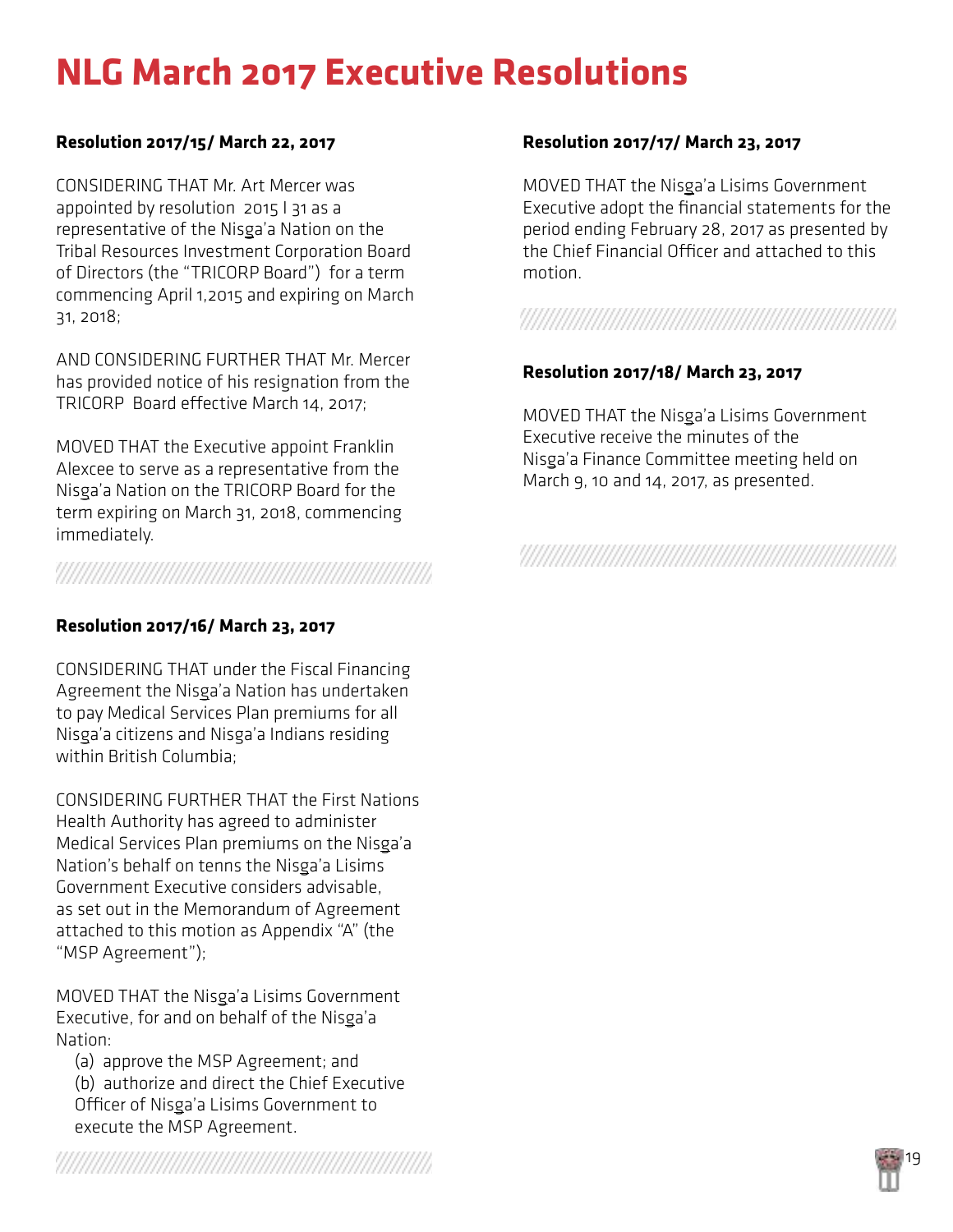# **NLG March 2017 Executive Resolutions**

#### **Resolution 2017/19/ March 23, 2017**

CONSIDERJNG THAT under section 29 of the Nisga'a Financial Administration Act, the Nisga'a Lisims Government Executive (the "Executive") must recommend to Wilp Si'ayuukhl Nisga'a the draft provisional budget for the Nisga'a Nation for the next fiscal year by March 27, 2017;

MOVED THAT the Executive

- 1. approve the draft provisional budget for the 2017/2018 fiscal year, substantially in the form attached to this motion; and
- 2. direct the Chief Financial Officer to prepare a letter from the Executive to Wilp Si'ayuukhl Nisga'a, to be tabled at the next Wilp Si'ayuukhl Nisga'a meeting scheduled to begin on March 28, 2016, that includes:
	- a. the recommended provisional budget;

b. a statement, prepared by the Chief Financial Officer in accordance with the Nisga'a Nation established accounting policies, of the revenue and expenditure of the Nisga'a Nation from the end of the fiscal year to the most recent date practicable; and

c. a copy of the audited financial statements for the Nisga'a Nation for the most recently completed fiscal year.

### 

#### **Resolution 2017/20/ March 23, 2017**

CONSIDERlNG THAT pursuant to section 22 of the Nisga'a Fisheries and Wildlife Act, the Nisga'a Lisims Government Executive (the "Executive") must adopt a proposed annual wildlife management plan prepared by the Director of Fish and Wildlife (the "Director");

MOVED THAT the Executive:

1. approve and adopt the proposed Nisga'a Annual Wildlife Management Plan for 2017/2018 prepared by the Director, substantially in the form attached to this motion as Appendix "A"" (the "Proposed Annual Wildlife Management Plan"), with such modifications as may be determined to be appropriate by the Director in consultation with the Chief Executive Officer of Nisga'a Lisims Government, and

2. direct the Director to forward the Proposed Annual Wildlife Management Plan to the Wildlife Committee.

#### **Resolution 2017/21/ March 23, 2017**

#### CONSIDERING THAT

the Nisga'a Lisims Government Executive has reviewed a project application submitted by the Executive Director of Nisga'a Lisims Government to the Coast Opportunity Fund on January 27, 2017 entitled "Nass Avian Species at Risk Study" attached to this motion as Appendix "A" (the "Coast Opportunity Fund Nass Avian Species at Risk Study"); the total project cost of the Coast Oppmiunity Fund Nass Avian Species at Risk Study is \$197,000;

MOVED THAT the Nisga'a Lisims Government Executive approve the Coast Opportunity Fund Nass Avian Species at Risk Study project application.

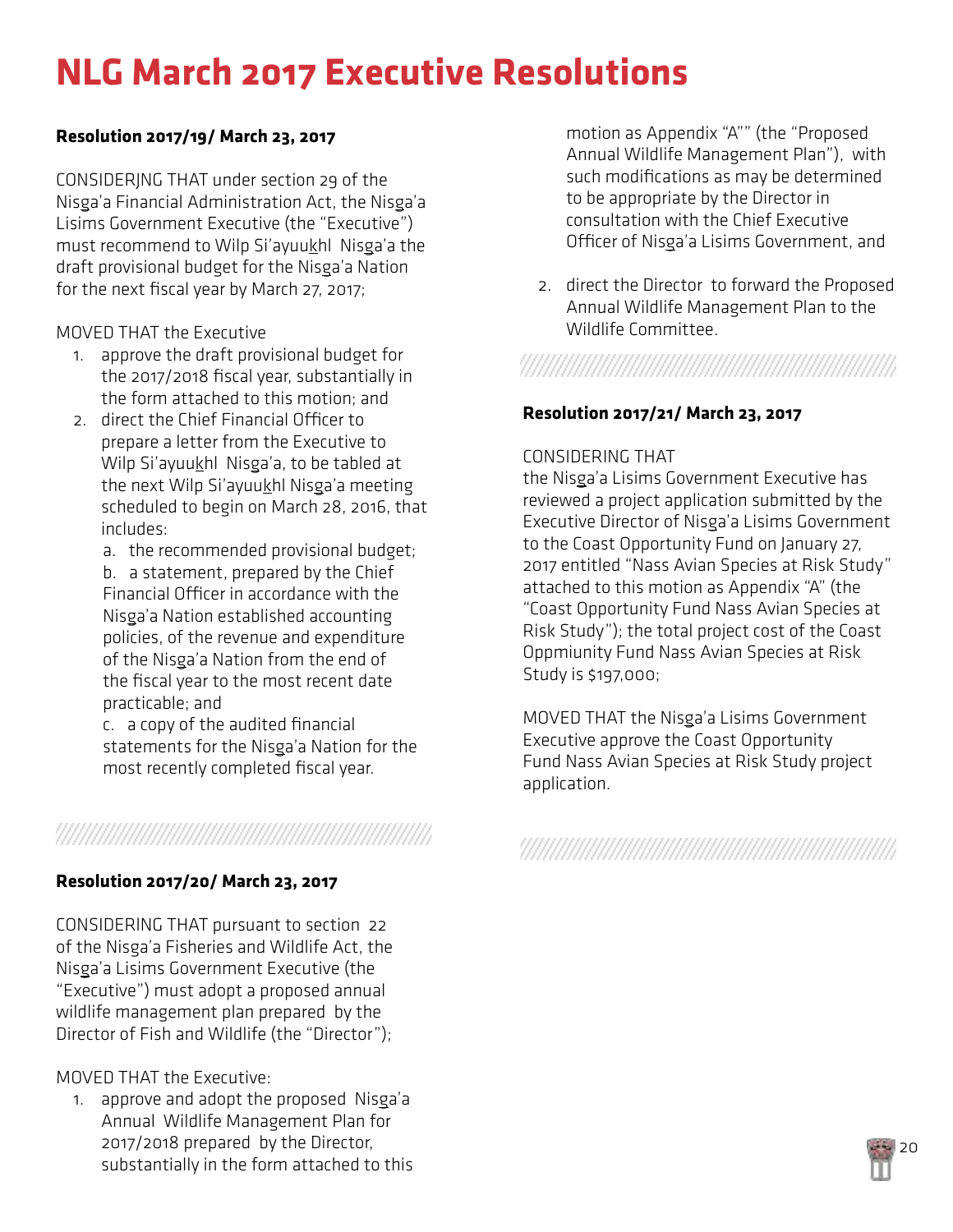### **NLG March 2017 Executive Resolutions**

#### **Resolution 2017/21/ March 23, 2017**

CONSIDERING THAT the Executive of Nisga'a Lisims Government (the "Executive") has reviewed:

- 1. the memorandum dated March 14, 2017 prepared by the Director of Lands and Resources concerning the request for a Visual Quality Objective exemption for the Nisga'a Public Lands Licence in relation to cutblock DLK105, attached to this motion as Appendix "A";
- 2. the Visual Impact Assessment for Block DLK105 prepared for Lisims Forest Resources Limited Pmtnership dated January 2, 2017 (the "VIA for Block DLK105") attached to this motion as Appendix "B";

MOVED THAT the Executive approve the Visual Quality Objective exemption in accordance with the VIA for Block DLK105.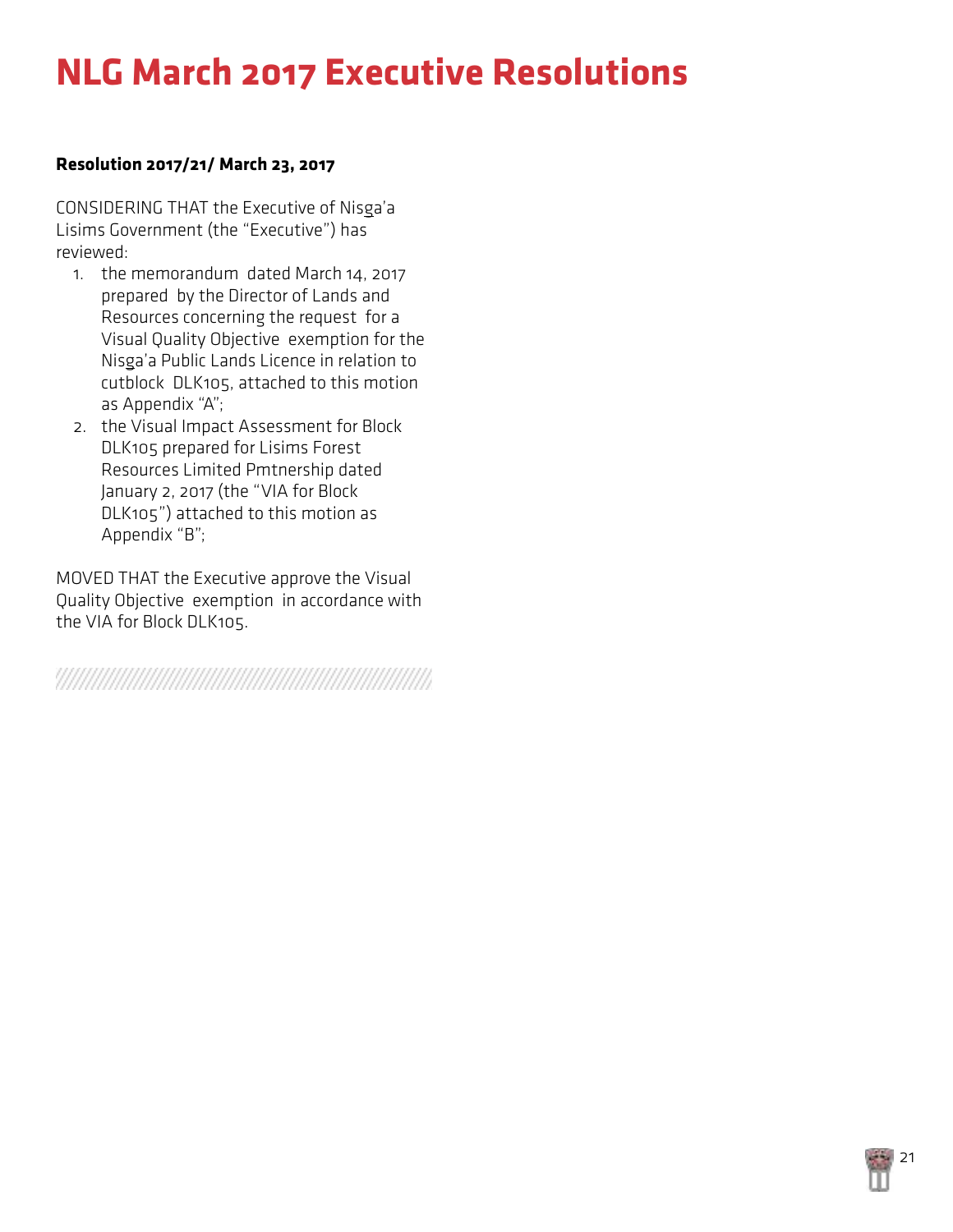### **NLG March 2017 Wilp Si'ayuukhl Nisga'a Resolutions**

#### **Resolution 2017/5/ January 31, 2017**

CONSIDERING THAT pursuant to Section 30 of the Nisga'a Financial Administration Act, Wilp Si'ayuukhl Nisga'a must adopt a provisional budget for the Nisga'a Nation for the next fiscal year; and

CONSIDERING FURTHER THAT the Nisga'a Lisims Government Executive has adopted and recommended for adoption by Wilp Si'ayuukhl Nisga'a the provisional budget for the Nisga'a Nation for the next fiscal year;

NOW THEREFORE IT IS MOVED THAT Wilp Si'ayuukhl Nisga'a hereby adopts the provisional budget for the Nisga'a Nation for the 2017/2018 fiscal year, attached as Appendix "A" to this motion.